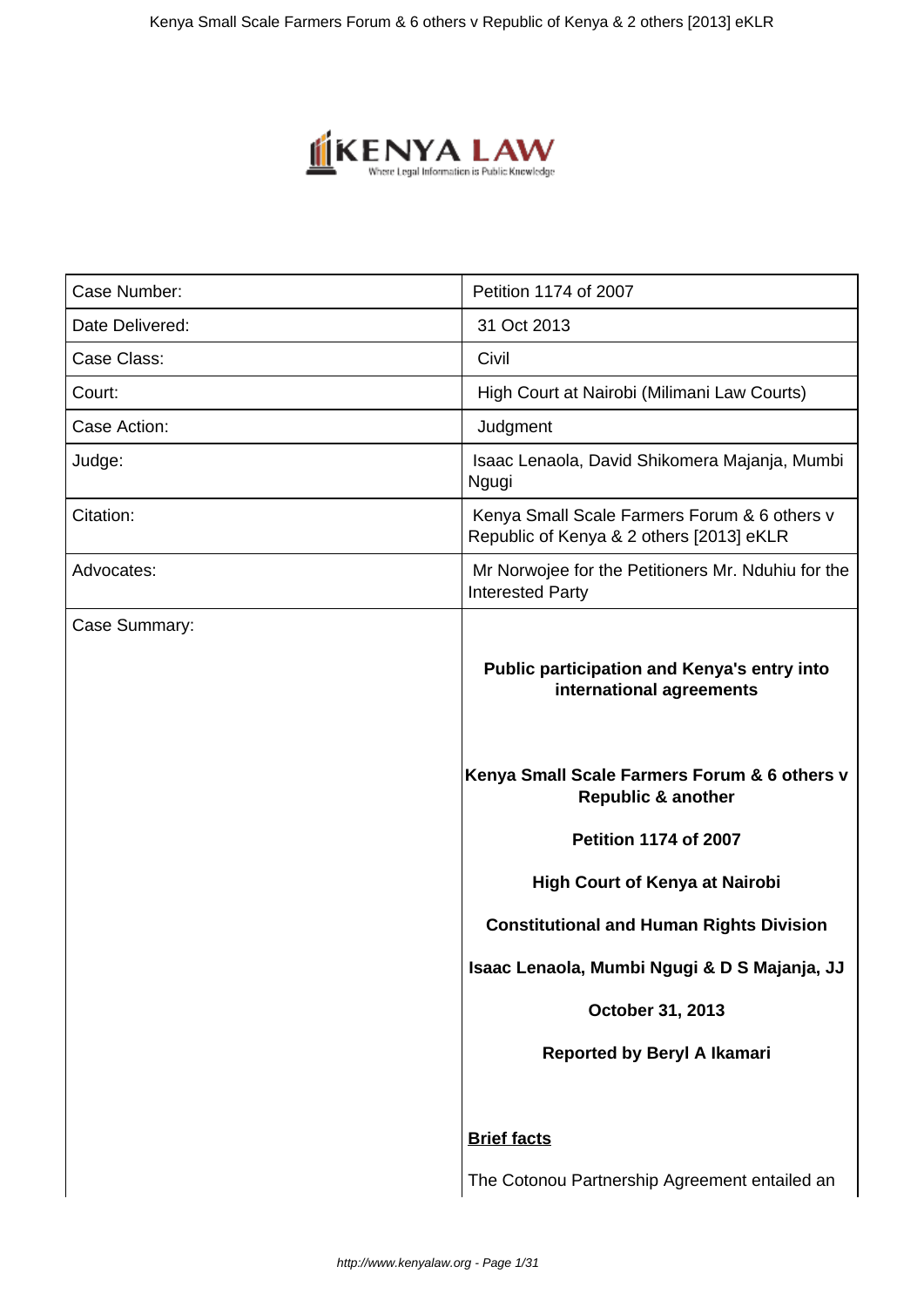aid and trade agreement, entered into on June 23, 2000, between 77 African Caribbean and Pacific (ACP) countries and the European Union. Kenya was within the category of African, Caribbean and Pacific countries that were signatories to the Cotonou Partnership Agreement (CPA). Consequent to the agreement, Kenya engaged in negotiations which were to culminate in the ratification of a reciprocal free trade agreement known as the Economic Partnership Agreement (EPA.) The EPA was intended to create rapid and almost absolute trade liberalization amongst the signatories to the Cotonou Partnership Agreement. For purposes of the negotiations, Kenya was in a category of 16 countries known as East and Southern Africa (ESA.) The categorization was based on the geographical location of the countries.

The petitioners had grievances concerning the negotiations for the Economic Partnership Agreements (EPA.) They asserted that the EPAs would bring a host of negative effects including loss of revenue amounting to 6 to 9 billion Kenya shillings, loss of competitive edge for Kenyan industries and manufactured goods, difficulties relating to market access for agricultural and nonagricultural products, increased competition from industries based in the European Union, challenges to Kenya's major food commodities and restrictions on the movement of persons.

The petitioners complained that the negotiation process was being carried on in a non-inclusive way as there was neither access to information on the negotiations, nor an opportunity afforded to the public to express their views, as relates to the EPA. Generally, it was alleged that public participation was not achieved or facilitated.

## **Issue**

i. Whether Kenya's negotiations for Economic Partnership Agreements with the European Union, failed to meet the constitutional requirements for public participation.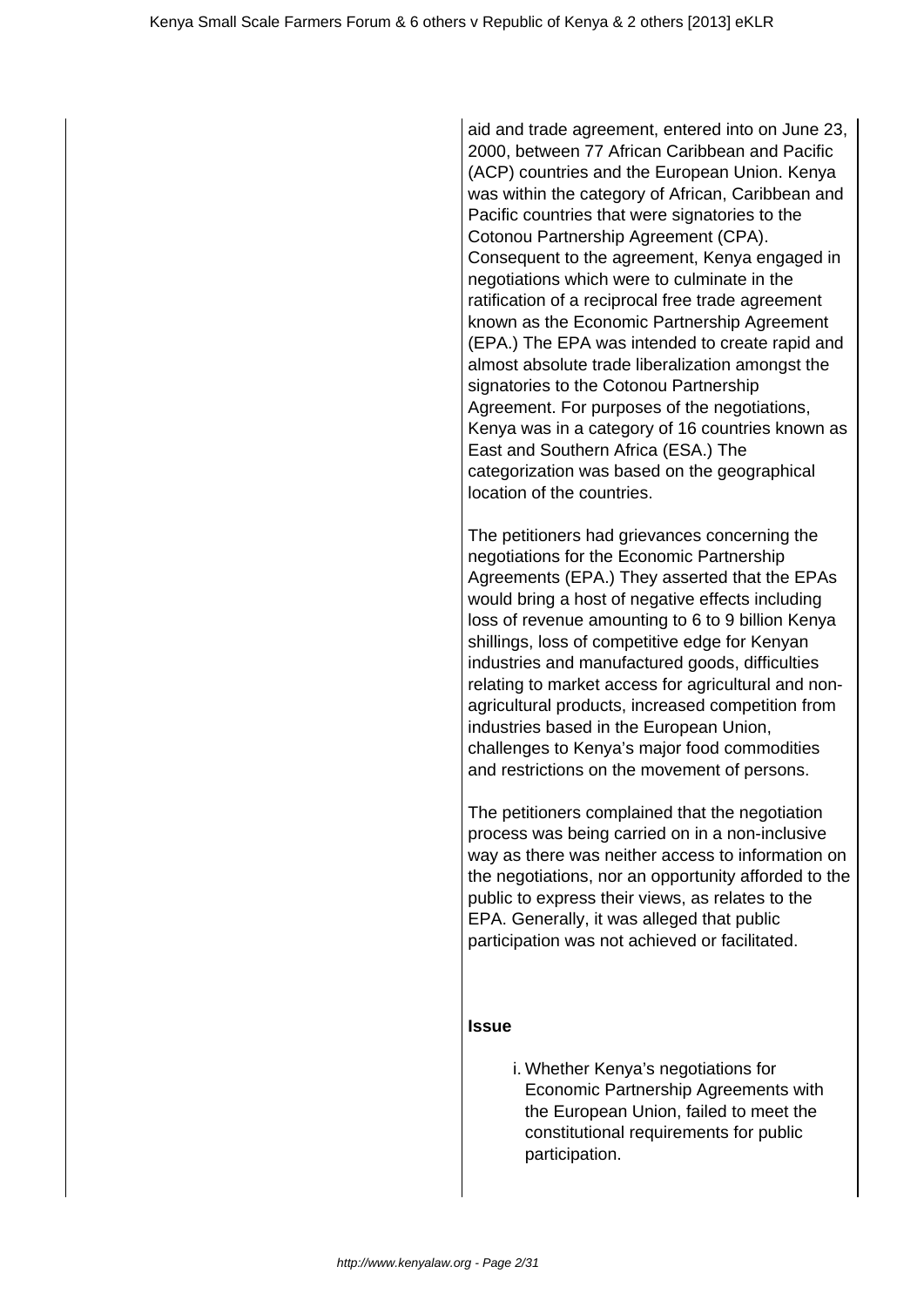**Constitutional Law**-national values and principles of governance-public participation-public participation as concerned entry into an international agreement-whether the process of negotiation for Economic Partnership Agreements with the European Union was carried on without public participation-Constitution of Kenya, 2010; articles 1 & 10, and Treaty Making and Ratification Act, No. 45 of 2012.

## **Held**

- 1. The questions as to whether the Economic Partnership Agreement would be suitable for Kenya and whether or not it would have a positive impact, entailed matters of policy which the court would not be best suited to handle. Furthermore, the court's intervention in the activities of other arms of government would be circumscribed by the doctrine of separation of powers.
- 2. Negotiations for the Economic Partnership Agreements were dealt with by the political arms of government and the courts were required to exercise restraint, in handling such matters, in view of the doctrine of separation of powers. However, the court would be empowered to consider issues of breaches of constitutional provisions or violations of fundamental rights and freedoms, emerging from such negotiations and agreements.
- 3. Where a petitioner sought relief from the court for a breach of fundamental rights and freedoms, the petitioner would be required to set out, with precision, the rights concerning which a violation was alleged and the manner in which the violation had been carried on in relation to the petitioner. However, in filing their petition, the petitioners had not clearly stated the nature of the right which was alleged to have been violated and the manner in which the violation was conducted.
- 4. Public participation in governance entailed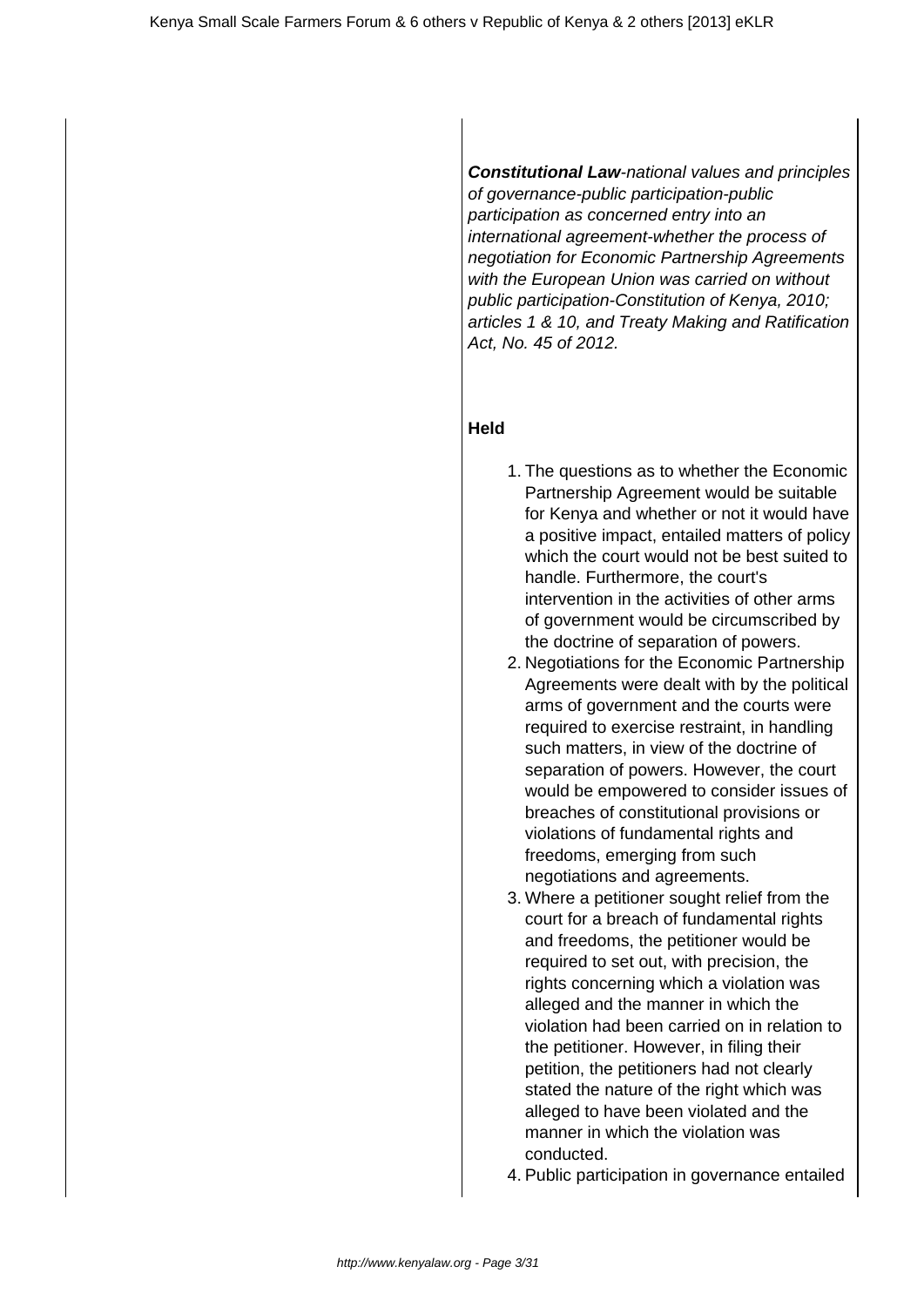an expression of sovereignty of the people and the manifest will of the people. The national values recognized in article 10 of the Constitution of Kenya, 2010, included inclusiveness and the participation of the people. Particularly, in the creation of new laws, public participation was expressly provided for by the Constitution.

- 5. Initially when the negotiation process for the EPA began, there was no express provision requiring public participation; there was no legislative or constitutional framework requiring the state to employ direct public participation in policy matters and the Constitution of Kenya, 2010 had not been promulgated.
- 6. The state could not be found to be in breach of provisions that did not exist at the time that the negotiation process for Economic Partnership Agreements began.
- 7. There was still room for public participation as concerned the Economic Partnership Agreements (EPA.) The Treaty Making and Ratification Act, No. 45 of 2012, provided for various levels of approval and appraisal before an international agreement could be ratified by parliament. These levels of approval would provide room for public participation in the making of the Economic Partnership Agreement.

Petition allowed in part. (The court made orders requiring the state to create mechanisms to facilitate the participation of stakeholders in the process leading to the making of the Economic Partnership Agreement.)

## **Cases**

## **East Africa**

1.Anarita Karimi Njeru v Republic (No 1) [1979] KLR 154 –(Mentioned)

2.Commission for the Implementation of the Constitution v Parliament of Kenya and another Petition No 454 of 2012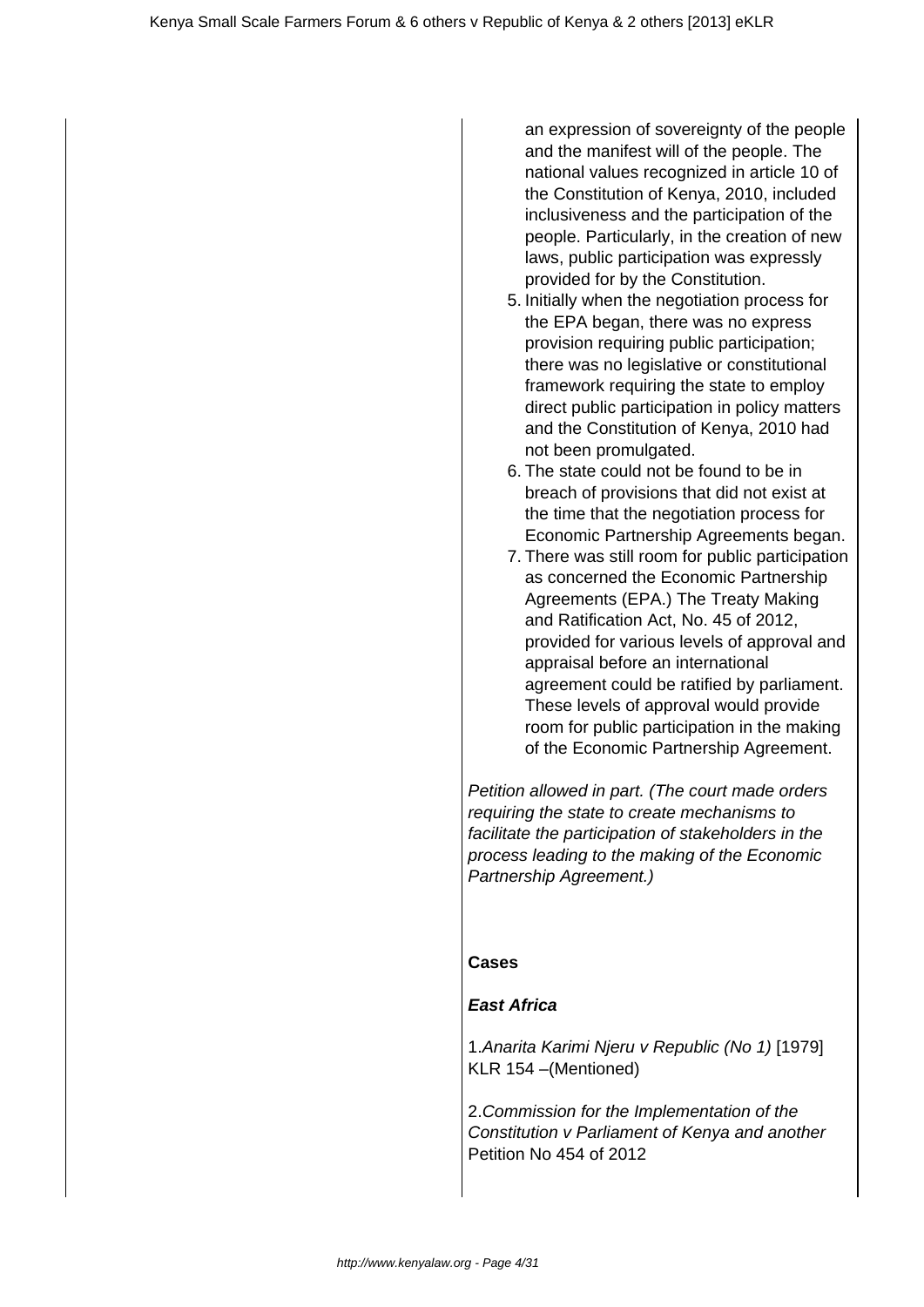3.Federation of Women Lawyers of Kenya (FIDA – K) and Others v Attorney General and Others Petition No 102 of 2011-(Mentioned)

4.Gacheche, Jeanne W and 6 others v Judges and Magistrate's Vetting Board and Others Judicial Review Nos 295 of 2011; 433, 434 & 438 of 2012 (Consolidated)-(Mentioned)

5.International Centre for Policy & Conflict & 5 others v Attorney General & 4 others Petition No 552 of 2012 –(Mentioned)

6.In Re the Matter of the Interim Independent Electoral Commission Constitutional Application 2 of 2011 –(Explained)

7.Kilonzo, Diana Kethi and another v Independent Electoral & Boundaries & 2 others Petition No 359 of 2013 –(Mentioned)

8.Kubai, Cyprian v Stanley Kanyonga Mwenda Miscellaneous Application No 612 of 2002 –(Mentioned)

9.Macharia, Samuel Kamau & Another v Kenya Commercial Bank Limited & 2 others Application 2 of 2011 –(Mentioned)

10.Mumo Matemu v Trusted Society of Human Rights Alliance & 5 others Civil Appeal No 290 of 2012 of 2012 –(Explained)

11.Mwaura, Joseph Ihuro & 82 others v Attorney General & 2 others Petition No 498 of 2009 –(Mentioned)

12 Trusted Society of Human Right Alliance v Attorney General Petition No 299 of 2012 –(Mentioned)

13.Wanjiku, Beatrice & another v Attorney General & another Petition No 190 of 2011 –(Explained)

# **South Africa**

1.Doctors for Life Case Doctor's for Life International v Speaker National Assembly and Others 9CCT12/05)[2006] ZACC II –(Explained)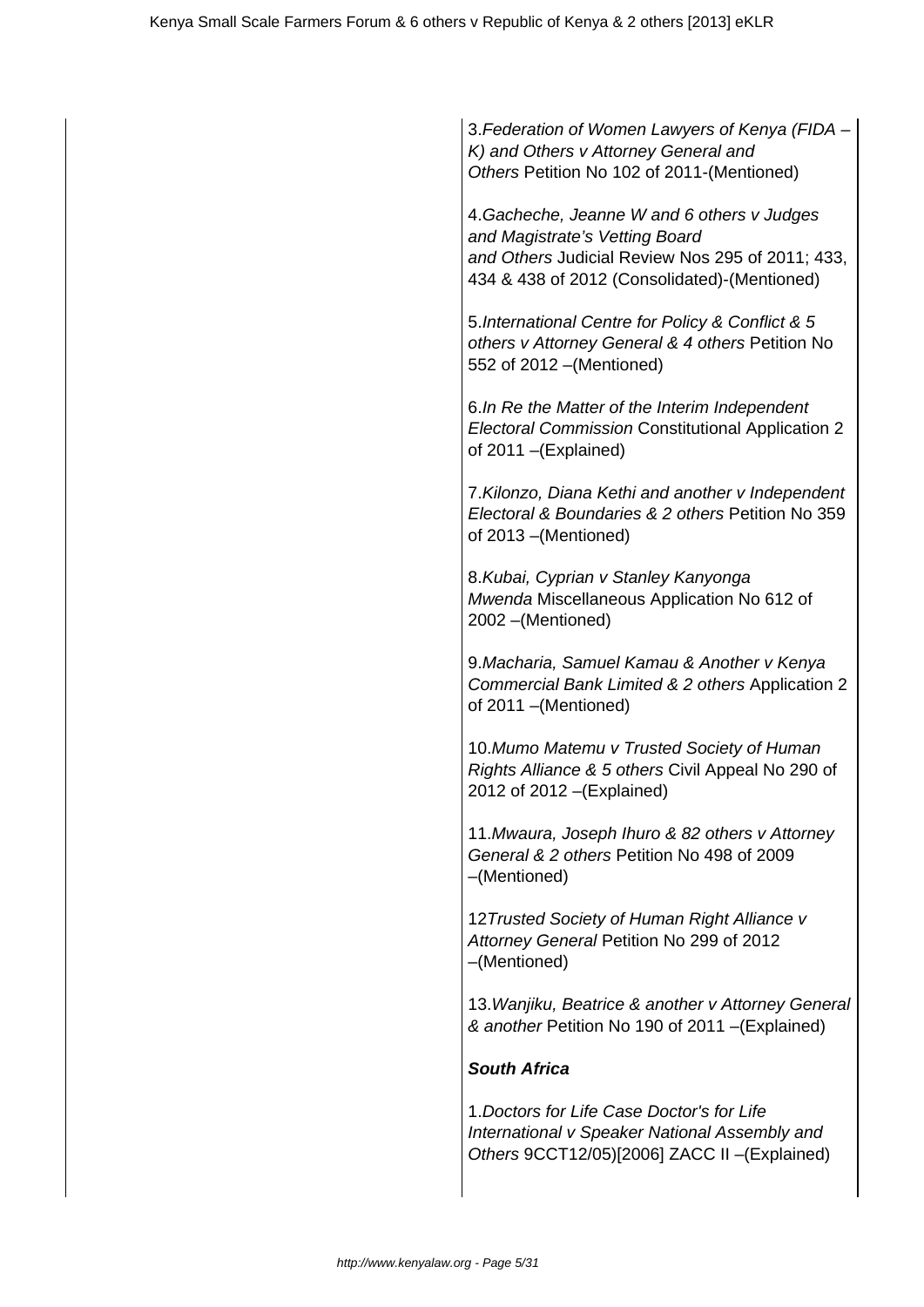2.Merafong Demarcation Forum and Others v President of the Republic of South Africa and Others [2008] ZACC 10 –(Explained)

3.Minister of Health and Others v Treatment Action Campaign and Others (2002) 5 LRC 216 –(Explained)

4.Poverty Alleviation Network & Others v President of the Republic of South Africa & 19 others, CCT 86/08 [2010] ZACC 5 –(Explained)

## **Canada**

1.Marshall v Canada, Communication No 205/1986 –(Explained)

## **United States**

1.US v Butler, 297 US 1(1936) –(Explained)

# **Statutes**

# **East Africa**

1. Constitution of Kenya, 2010 articles 2(5)(6); 4; 7; 33; 35; 36; 165 –(interpreted)

2.Constitution of Kenya (Repealed) sections 70(a)(b)(c); 71(1); 73(1); 74(1); 75(1); 82(2); 84(1) –(interpreted)

3.Leadership and Integrity Act, 2012 (Act No 19 of 2012) –(interpreted)

2.Societies Act (cap 108) –(interpreted)

5. Treaty Making and Ratification Act, 2012(Act No 45 of 2012) section 12 –(interpreted)

# **International Instruments & Conventions**

1.Lome Conventions, 1975

2.Cotonou Protocol, 2000 article 4

2.Universal Declaration of Human Rights (UDHR), 1948 article 21

3.African Charter on Human and Peoples' Rights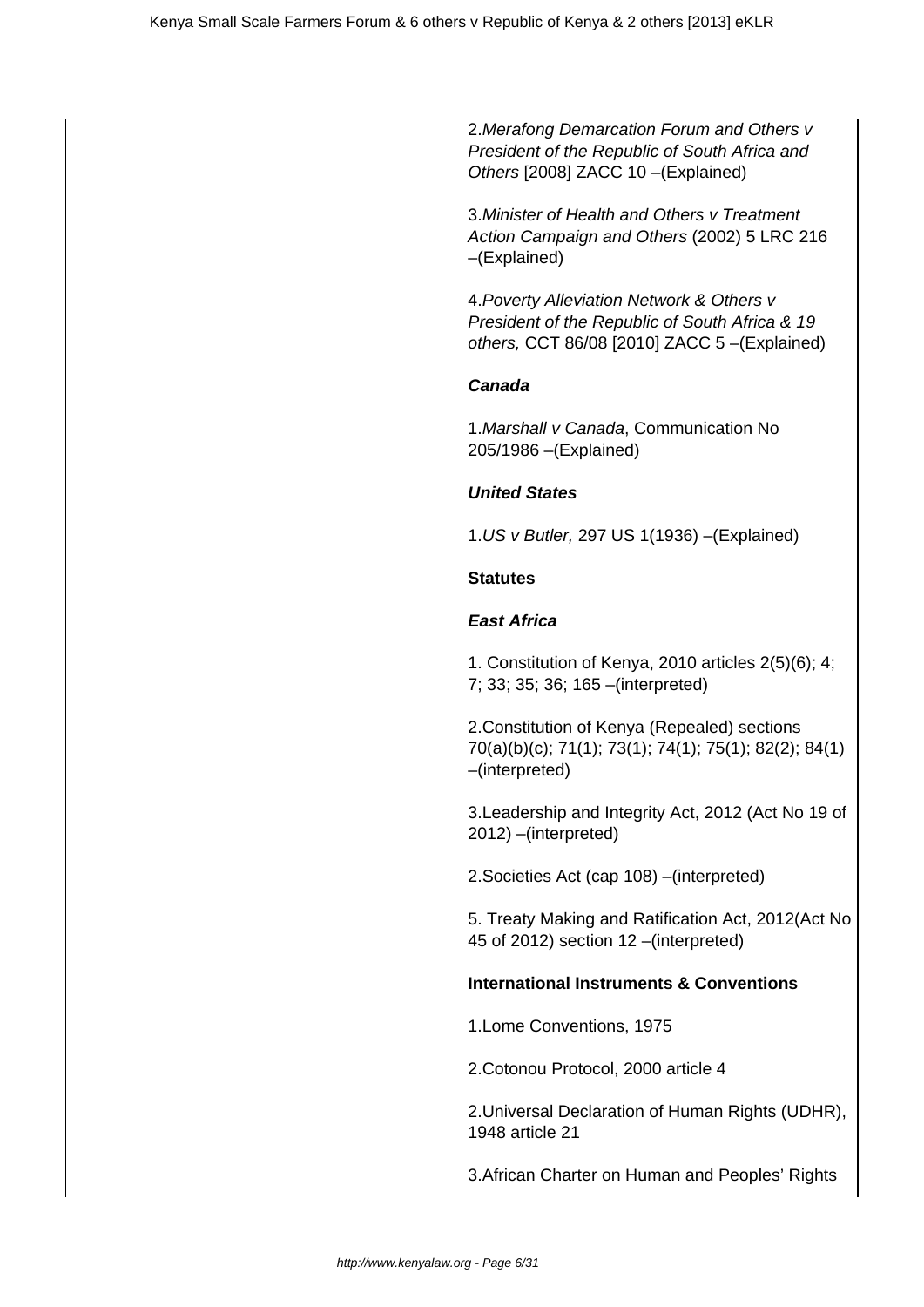|                                     | (ACHPR), 1981 articles 9, 13                                                        |
|-------------------------------------|-------------------------------------------------------------------------------------|
|                                     | 4. International Covenant on Civil and Political<br>Rights (ICCPR), 1966 article 25 |
|                                     | <b>Advocates</b>                                                                    |
|                                     | 1. Mr Norwojee, Senior Counsel, for the Petitioners                                 |
|                                     | 2. Mr Nduhiu for the Interested Party                                               |
|                                     |                                                                                     |
| <b>Court Division:</b>              | <b>Constitutional and Human Rights</b>                                              |
| <b>History Magistrates:</b>         |                                                                                     |
| County:                             | Nairobi                                                                             |
| Docket Number:                      | $\overline{\phantom{a}}$                                                            |
| <b>History Docket Number:</b>       | $\blacksquare$                                                                      |
| Case Outcome:                       | Petition allowed in part                                                            |
| <b>History County:</b>              | $\overline{\phantom{a}}$                                                            |
| <b>Representation By Advocates:</b> | One party or some parties represented                                               |
| <b>Advocates For:</b>               | $\overline{\phantom{a}}$                                                            |
| <b>Advocates Against:</b>           | $\overline{\phantom{a}}$                                                            |
| Sum Awarded:                        | $\blacksquare$                                                                      |

 The information contained in the above segment is not part of the judicial opinion delivered by the Court. The metadata has been prepared by Kenya Law as a guide in understanding the subject of the judicial opinion. Kenya Law makes no warranties as to the comprehensiveness or accuracy of the information.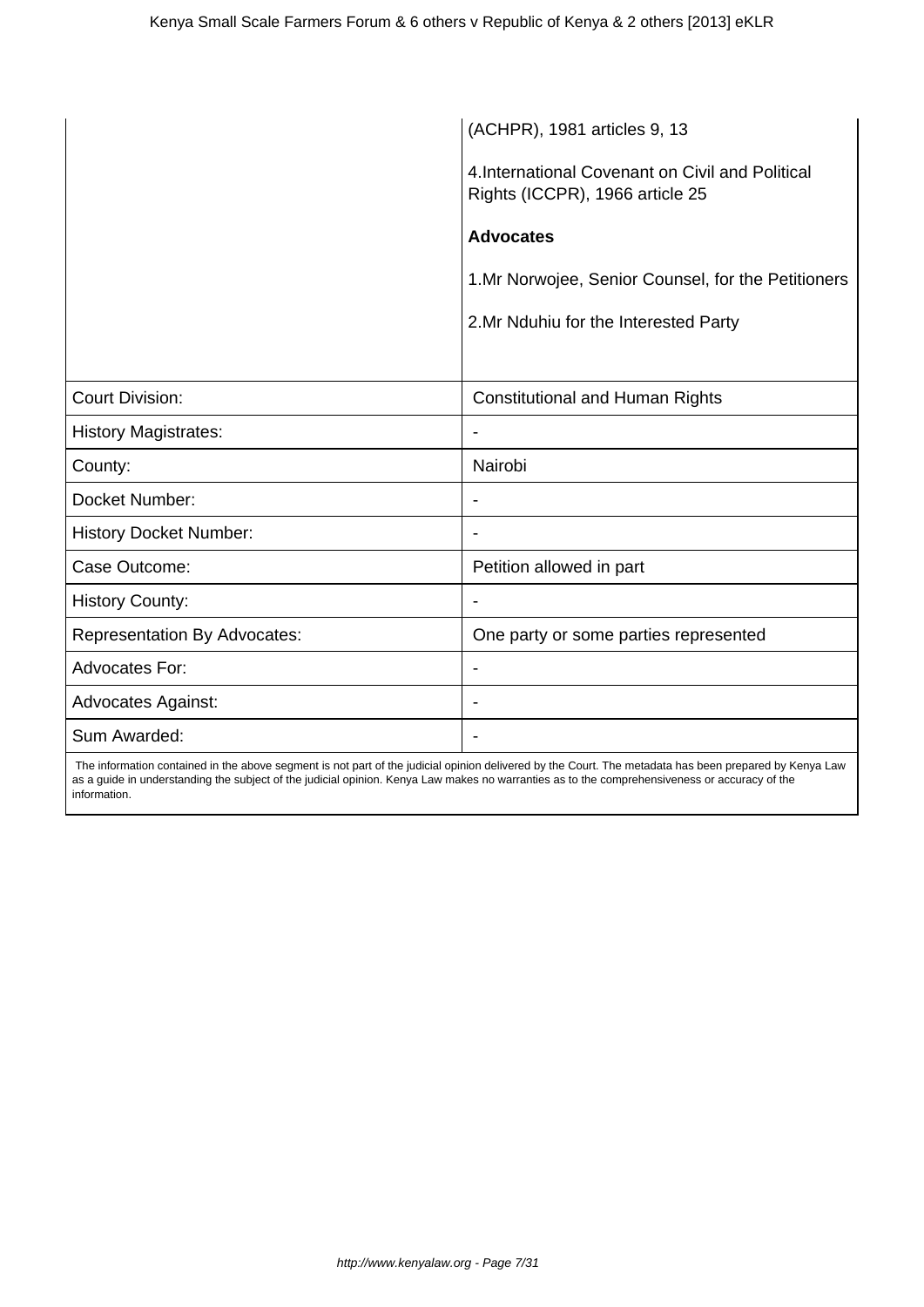# **REPUBLIC OF KENYA**

## IN THE HIGH COURT OF KENYA AT NAIROBI

# **CONSTITUTIONAL AND HUMAN RIGHTS DIVISION**

## **PETITION NO. 1174 OF 2007**

#### **BETWEEN**

| <b>KENYA SMALL SCALE FARMERS</b>          |
|-------------------------------------------|
|                                           |
|                                           |
|                                           |
|                                           |
|                                           |
|                                           |
|                                           |
|                                           |
|                                           |
|                                           |
|                                           |
| <b>KENYA HUMAN RIGHTS</b>                 |
| <b>PETITIONER</b>                         |
|                                           |
|                                           |
|                                           |
| <b>AND</b>                                |
|                                           |
|                                           |
|                                           |
|                                           |
|                                           |
|                                           |
| <b>AND</b>                                |
| <b>KENYA NATIONAL COMMISSION ON HUMAN</b> |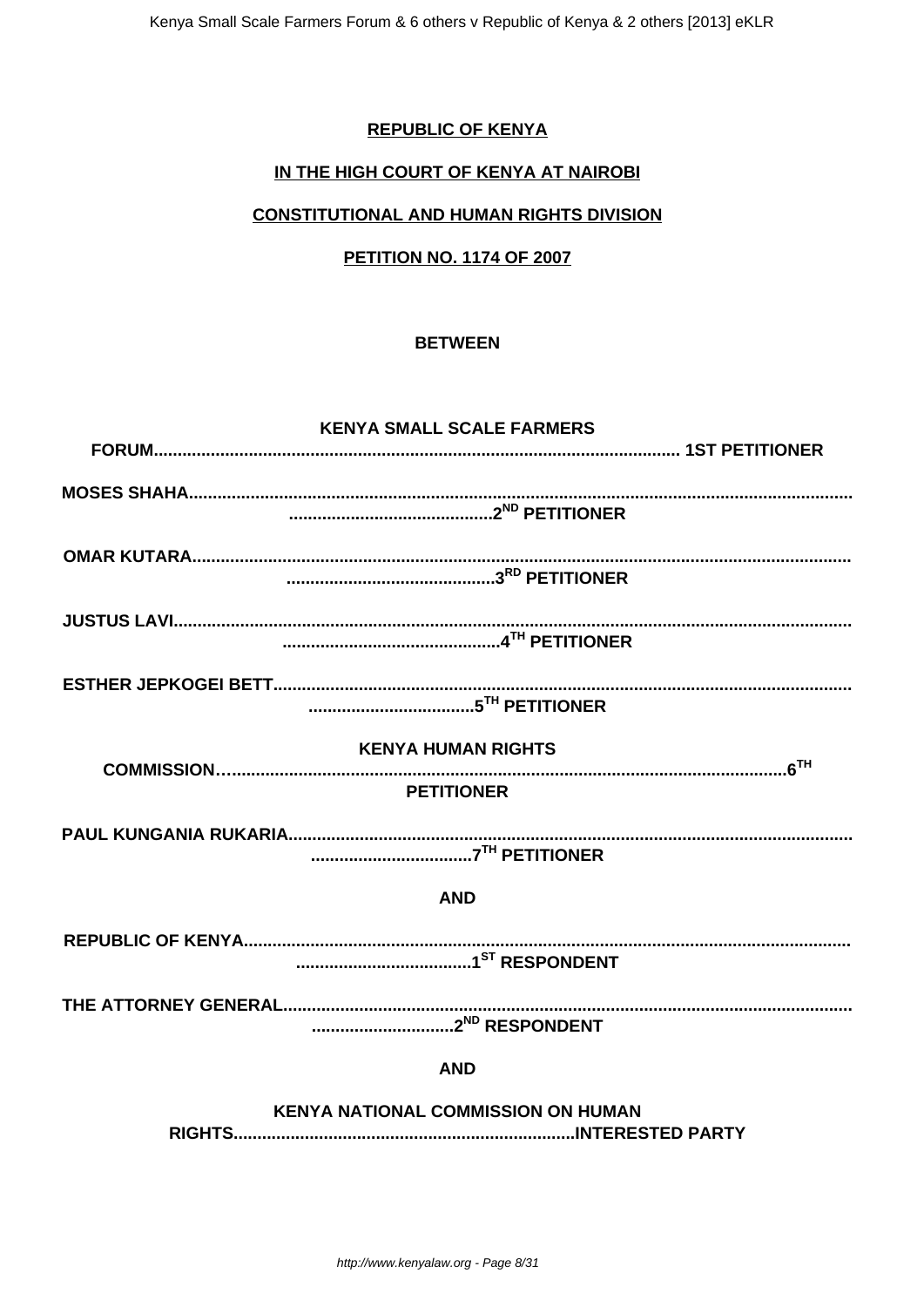#### **JUDGMENT**

#### **Introduction**

1. This matter has a long history and this is the second bench reconstituted to hear it following the transfer of one of the judges in the initial bench empanelled to determine it.

2. The Petition is brought under **Section 84(1)** of the Repealed Constitution and it relates generally to a State's obligation in facilitating public involvement in public governance, formulation of public policy, legislative processes and in the present context, the formulation and conclusion of international agreements and treaties.

## **The Parties**

3. The 1<sup>st</sup> Petitioner, Kenya Small Scale Farmers Forum ("KSSFF") is a society registered under the **Societies Act, Chapter 108 of the Laws of Kenya** with the goal of empowering small-scale farmers with capacities at all levels to enhance equal partnerships for sustainable and dignified livelihoods. According to its Constitution, some of its specific objectives include to mobilize small scale farmers for self-organization and collective voice, create awareness on the issues affecting small scale farmers in Kenya, campaign, lobby and advocate for change of policy in favour of small-scale farmers in Kenya and to build the capacity of small-scale farmers to enable them participate effectively in policy formulation by seeking to be self-reliant and effective national networks that will empower them to increase their visibility.

4. The 2<sup>nd</sup>, 3<sup>rd</sup> and 4<sup>th</sup> Petitioners are officials in KSSFF in the capacities of Chairman, Secretary and Treasurer respectively. The 5<sup>th</sup> Petitioner is a small scale farmer in Uasin Gishu District and she depones that she has as such taken substantial interest in the Economic Partnership Agreements (EPAs). The  $6<sup>th</sup>$ Petitioner is a Nairobi-based human rights organization founded in 1992 committed to the promotion and protection of human rights by all Kenyans.

## **Background**

5. Kenya has in the past taken a number of measures in a bid to reform the trade sector, key among them being the movement of the country towards a free market economy. Pursuant to its international relationships with the European Union(EU) , Kenya has been engaged in various trade arrangements and its relationship with EU countries had for a long time been governed mainly by the Lome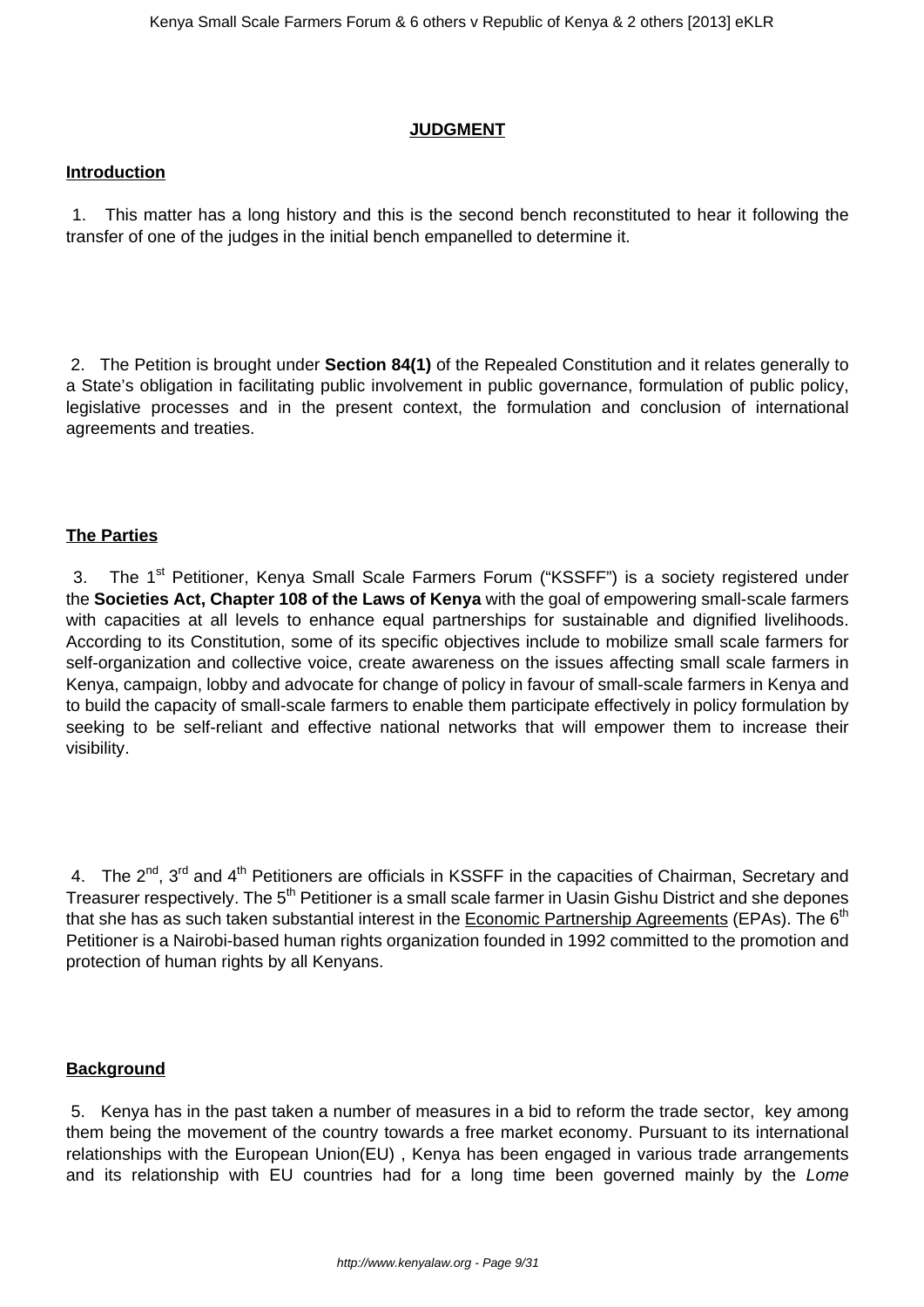Conventions-which preceded the signing of the Cotonou Protocol in 2000.

6. As one of the African, Caribbean and Pacific (ACP) group of countries, Kenya engaged in negotiations with the EU over reciprocal free trade agreements known as the Economic Partnership Agreement (EPA) along with other countries. The negotiations were part of a new trading arrangement that was set to bring about rapid and almost absolute liberalization of trade between the ACP countries and the EU.

7. The EPA negotiations were structured to be undertaken in groups based on geographical configuration being the East and Southern Africa (ESA), Southern African Development Community(SADC), Economic Community of West African States(ECOWAS), Central African Monetary Union(CEMAC), the Caribbean Community(CARICOM) and the Pacific Group of countries(Pacific EPA). Kenya is in the group of countries whose negotiations with the EU were being conducted through the Eastern and Southern Africa (ESA) geographical configuration comprising about 16 countries.

8. The negotiations were being carried out on the basis of the Contonou Partnership Agreement (CPA) between the EU and ACP countries. The Cotonou Partnership Agreement ("The Agreement") is a comprehensive aid and trade Agreement between the 77 ACP Members States of the one part, and the EU and its Member States, of the other part, signed in Cotonou, Benin on 23 June 2000. The CPA contains the terms of agreement between the parties and provides the framework for EPA negotiations. There have been subsequent amendments to the CPA, the last one being in the year 2010. Kenya is one of the ACP countries that ratified the CPA.

9. By the time of filing the present Petition, trade negotiations were ongoing and were structured along three main phases with the first phase taking place between the year 2002-2003 centering on general issues and principles of EPAs of common interest to all ACP countries, the second was between 2003-2007 involving substantive negotiations at regional levels while the third phase(July 2009) was projected for finalization of the negotiations.

10. According to the EPA draft text, the objective of EPA was to "Promote and expedite the economic,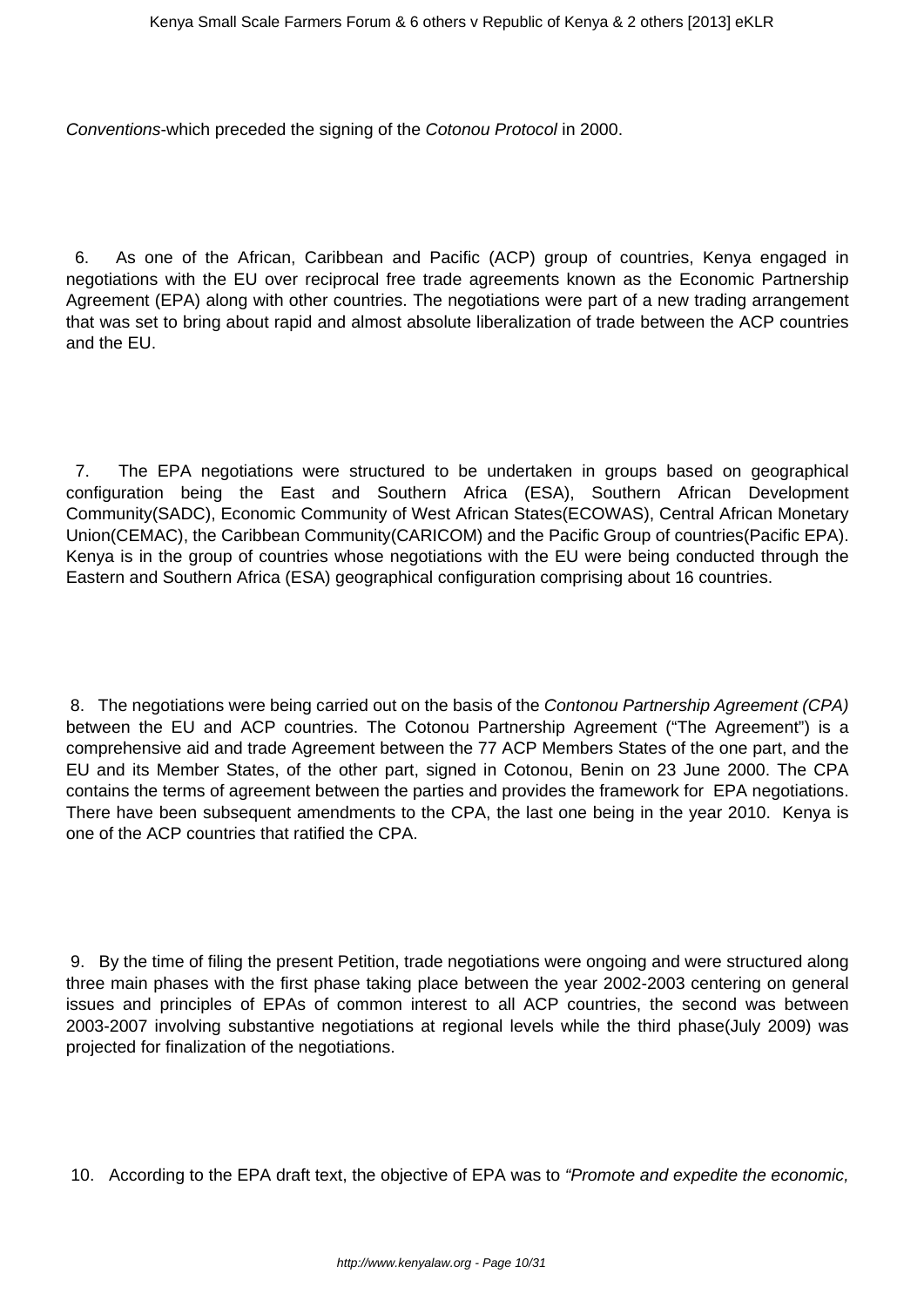cultural and social development of the ESA countries, and with a view to contributing to peace and security and to promoting a stable and democratic political environment as well as regional integration."

#### **Petitioners' Case**

11. The Petitioners' case is contained in the Petition dated the  $24<sup>th</sup>$  October 2007 and the three supporting affidavits, being that of Moses Shaha, KSSF's Chairman, Esther Jepkogei Bett the 5<sup>th</sup> Petitioner and Muthoni Wanyeki, then Executive Director of KHRC, the 6<sup>th</sup> Petitioner dated 24<sup>th</sup> October, 2007. They also rely on the written skeletal arguments dated 24<sup>th</sup> March 2009 and the list of authorities of the same date.

12. The Petitioners are basically opposed to the operationalization of the CPA and commencement of the EPA for the reason that the said agreement is not in the interests of small scale farmers and is likely to have detrimental effects to the economy of the Country at large.

13. The Petitioners complain that subsequent studies on the impact of the EPAS on the Kenyan economy have revealed that their coming into force will lead to massive losses in agricultural produce and could push a large number of farmers out of work and extirpate their means of livelihood owing to the heavy subsidization of agricultural produce by the EU.

14. In support of the negative impact of EPAs, the Petitioners point to studies carried out by the Kenya Institute for Public Policy Research and Analysis (KIPPRA) on behalf of the Ministry for Trade and Industry dated September 2005 entitled "Assessment of the Potential Impact of Economic Partnership Agreements (EPAs) on the Kenyan Economy" and the "Economic and Welfare Impacts of the EU-African Economic Partnership Agreement" published by the Africa Trade Policy Centre, a division of the UN Economic Commission for Africa.

15. According to these reports, the Agreements would lead to various negative impacts including loss of revenue to the tune of 6 to 9 billion Kenya shillings, loss of competitive edge for Kenyan industries and manufactured goods, competition under the principle of reciprocity, and difficulties in the area of market access for agricultural and non-agricultural products, increased competition from EU-based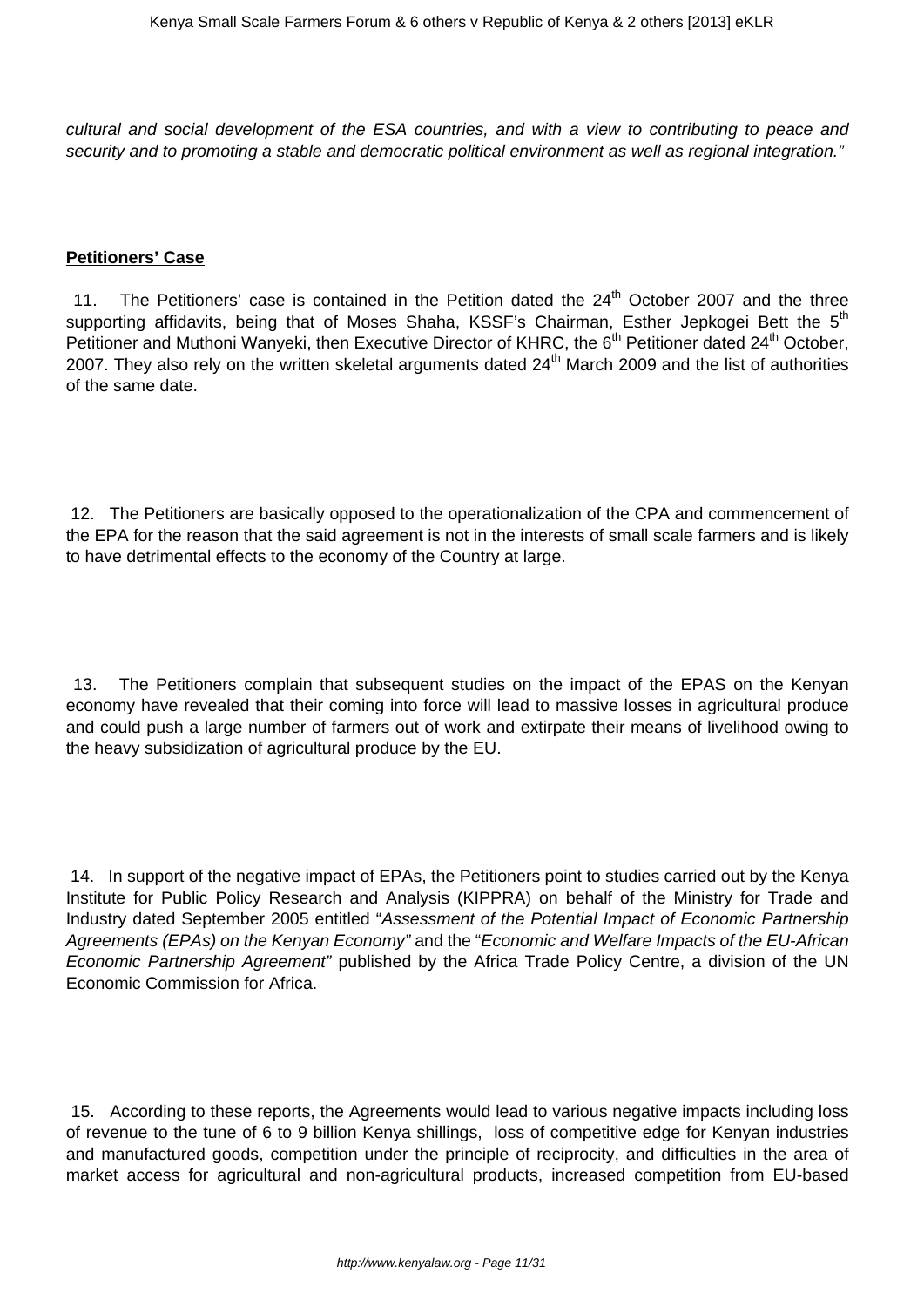industries in a number of products and that ACP countries will have to cope with and bear adjustment costs as a result of revenue shortfalls, challenges to Kenya's major food commodities such as wheat, rice, sugar, dairy, maize, meat and meat products and restriction of movement of natural persons amongst other demerits.

16. The Petitioners aver that the coming into force of the EPAs could lead to food insecurity, undermine Kenya's food sovereignty and impede their self determination. It is their case that as studies have revealed, operationalization of EPAs will affect many sectors of the economy as they will open the Kenyan market or economy to cheap and heavily subsidized products from the EU, leading to unfair competition and which may ultimately lead to closure of the Kenyan manufacturing industries.

17. The Petitioners plead that the Government had not carried out any proper and adequate studies on potential human rights impacts of the EPAs and complain about the various detrimental effect that EPAs will have on a number of sectors of the Kenyan economy including fundamental reduction in government revenue collectible from trade tariffs and customs charges and in short urged that the said agreement is a violation or risked violating the Petitioners' fundamental rights.

18. The Petitioners also fault the process in which the Draft Economic Partnership Agreement Text was arrived at. They claim that the Draft Text does not address socio economic welfare concerns of the Petitioners and Kenyan citizens generally. They further fault the process of negotiations on the ground that the State was in breach of its obligation under international law by failing to involve them in the negotiations. At paragraph 24 of the Petition, they complain that; "Contrary to the declared principles and basis for negotiations the EPA process has been solely driven by the Government of Kenya with selective and discriminative admission of participants, thereby excluding the Petitioners or their representatives from participation in the negotiations."

19. The  $5<sup>th</sup>$  Petitioner swore an Affidavit dated 24<sup>th</sup> October 2007 in which she states that the Kenya government has failed to take into account the primary conditions that must inform and guide the negotiations before the EPA is signed between Kenya and its counter parts in the ESA group (within the ACP group) and the European Union. She deponed on several issues that Kenya had not complied with in the conclusion of EPA. These include;

Equal and effective participation of women and the involvement of non-state actors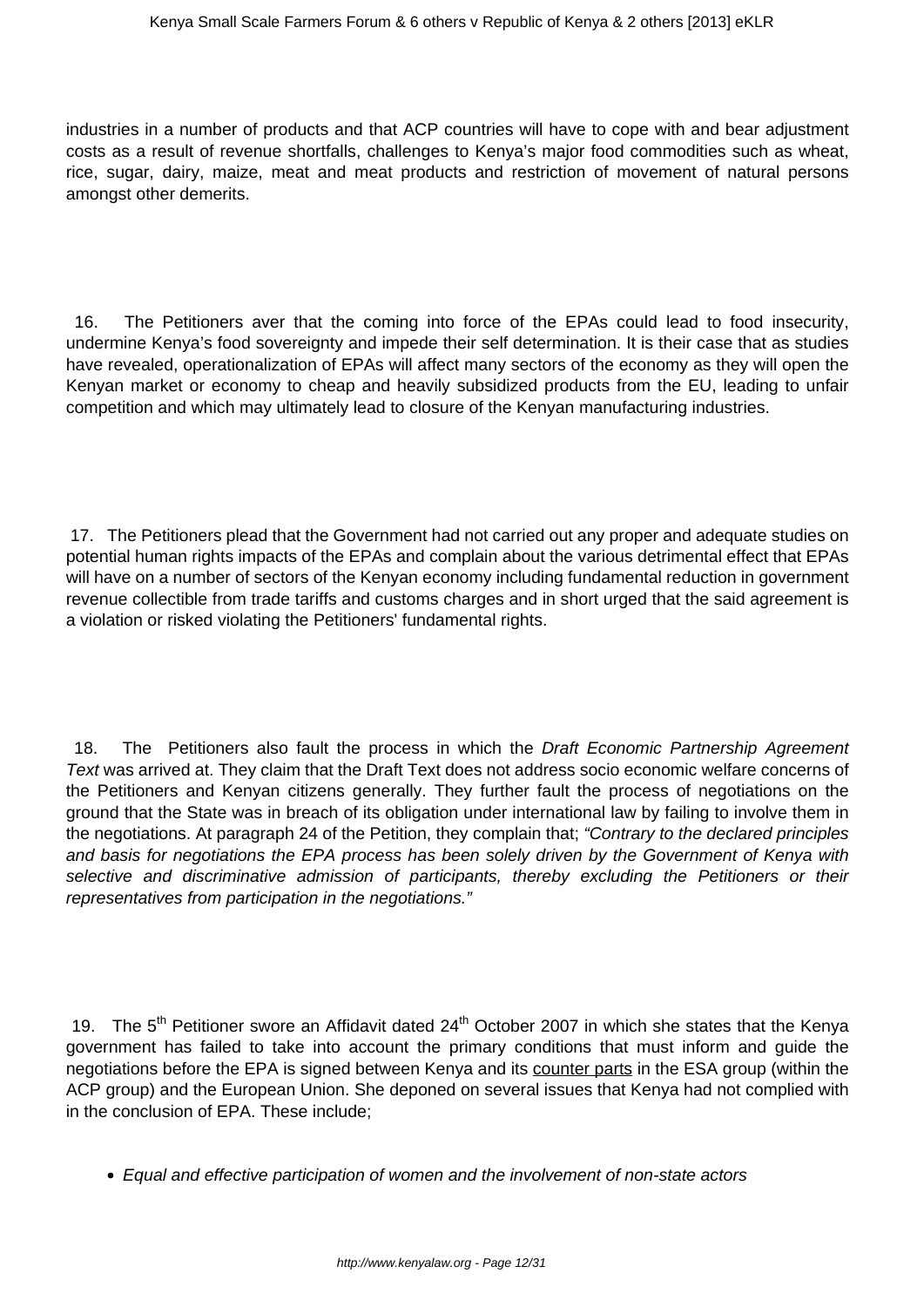- Consideration of non-tariff barriers which may impact negatively on EPAs
- Proper scrutiny and monitoring of the EPA negotiations in national parliaments in ACP countries throughout the process
- Effective safeguard measures to protect ACP producers from the influx of EU imports
- Demand that EU addresses issues of trade liberalization and of sequencing financial support for agriculture and fisheries during EPA negotiations.

20. The KHRC filed an affidavit in support of the Petition dated  $24<sup>th</sup>$  October 2007 sworn by its then Executive Director, Muthoni Wanyeki. KHRC faulted the process in which the government undertook the negotiations on the basis that no consultation had been carried and in particular that;

i. [The government] refused to institute a mechanism that would ensure that the people, not drawn only from the private sector, have access to information and the opportunity to express their opinion at all stages of the negotiations.

- ii. There has been no formal or official public hearings involving stakeholders and the citizenry.
- iii. There is no evidence that Parliament has been involved and its approval and mandate sought.

iv. No impact assessments have been conducted by independent and non-partisan researchers and on inter-disciplinary basis.

21. There is also an Affidavit filed on 21<sup>st</sup> May 2013 sworn by Andrew Odete, a Programme Officer at the KHRC to which is annexed a report commissioned on its behalf entitled, "Study on the EAC/EU Economic Partnership Agreement: Current Status of Negotiations and the Implications to Kenyan Producers and Consumers (Interim Report)(**"KHRC-1").**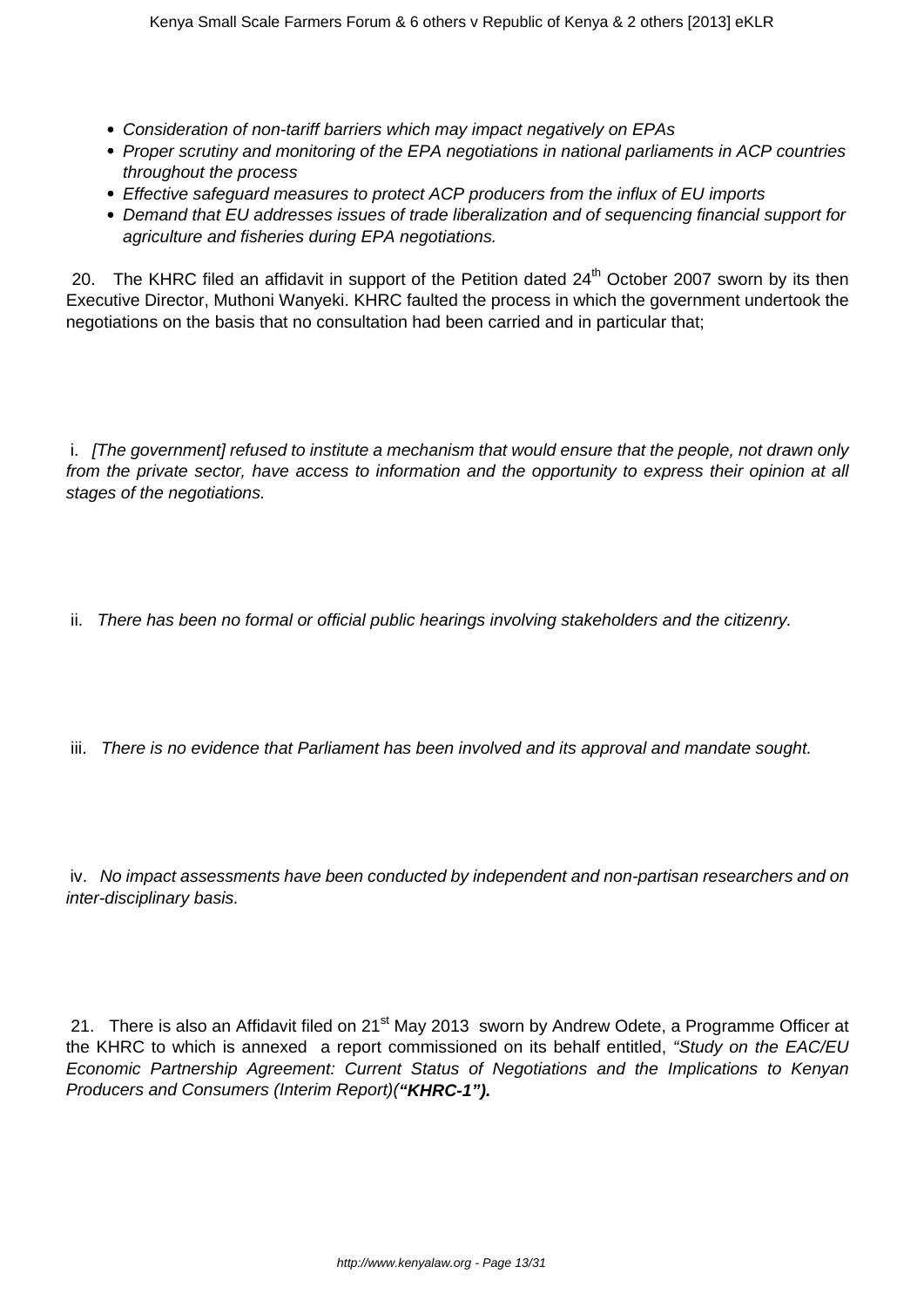22. In the Petition dated  $24<sup>th</sup>$  October 2007 the Petitioners seek the following main prayers:

a. **A declaration that the conduct of ongoing negotiations on EPAs, the EPAs as presently conceived and the actions of the first respondent in regard to the said negotiations contravene sections 70(a), 70(b), 70(c), 71(1), 73(1), 74(1), 75(1) and 82(2) of the Constitution of Kenya in relation to the Petitioners.**

b. **A declaration that the nature of the negotiations as reflected in the Draft Text will contravene the Petitioners' rights and freedoms including the right to life, the right to work, the right to earn a living or livelihood which encompasses or includes the rights to basic services such as the provision of water, security, education, roads and infrastructure.**

c. **A declaration that the Petitioners have a right to participate in the on-going EPA negotiations**

d. **An order directing the Respondents to take into account the Petitioners fundamental rights and freedoms and the human rights impact of EPAs.**

e. **An order directing the respondents to establish a mechanism for involving stakeholders including the Petitioners in the on-going EPA negotiations.**

f. **An order directing the First Respondent to make available to the Petitioners and other stakeholders all the relevant information on the on-going negotiations on EPAs.**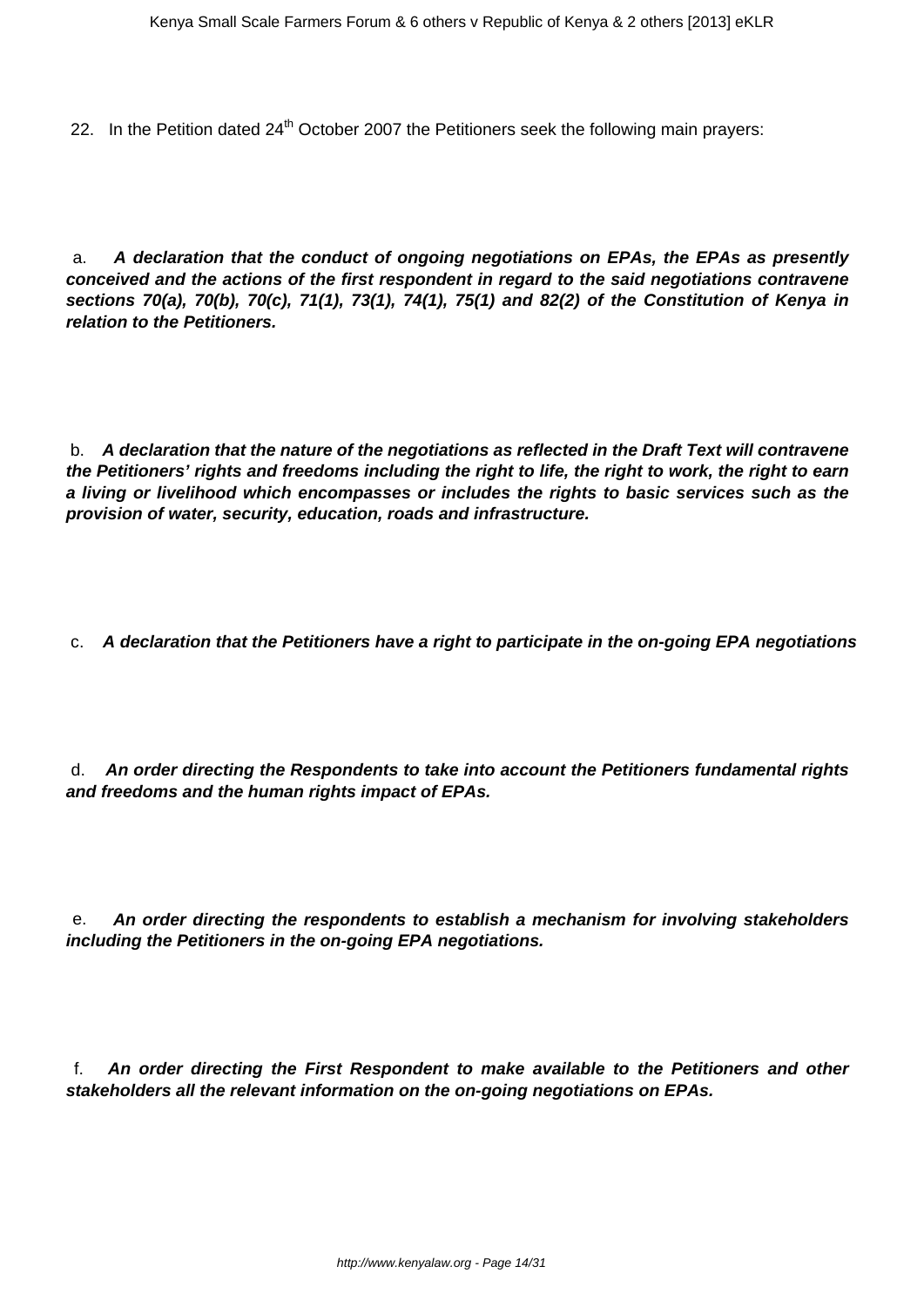g. **An order directing the Respondents to involve and consult Parliament and obtain its authority and mandate in negotiating and signing EPAs...**

## h. **An injunctive or conservatory order staying the signing of EPAs by the First Respondent pending and until the hearing and determination of this Petition.**

23. In their oral submissions, Mr Norwojee, Senior counsel for the Petitioners was emphatic that the Petitioners were more concerned about the process in which the EPA negotiations took place. Mr Norwojee submitted that the government was in breach of the provisions of the Cotonou Agreement which requires the State party to consult before signing of the EPA. It is the Petitioners case that there was no real or effective consultation with the non-state actors.

24. The Petitioners also contended that the Respondents had not furnished them with the information that would enable them make representations. That the negotiations kept changing and have been changing over the past five years and the Petitioners and the majority of small scale farmers lacked the requisite information and were 'in the dark' on the current state of the negotiations.

That for the above reasons, they seek the orders set out above.

## **The Interested Party**

25. As indicated above, the Interested Party, KNCHR was in support of the Petitioners' case and it also relied on the Supporting Affidavit of Eucabeth Oduol while Mr. Nduhiu learned counsel for the Interested Party adopted Mr. Norwojee's submission adding that there was inadequate consultation as there was no feedback and further that the one seminar facilitated by the Respondent was inadequate.

#### **Respondent's Case**

26. The 1st Respondent opposes the Petition on the basis of the Replying Affidavit of Amos Kimunya, then Minister for Trade, skeleton submissions dated 16<sup>th</sup> September 2012. It also filed a Supplementary affidavit sworn on 11<sup>th</sup> December 2012 by **Eric Ronge**, the Director of External Trade at the Ministry of Trade in which it dismissed the Petitioners' claims as premature, moot and based on misplaced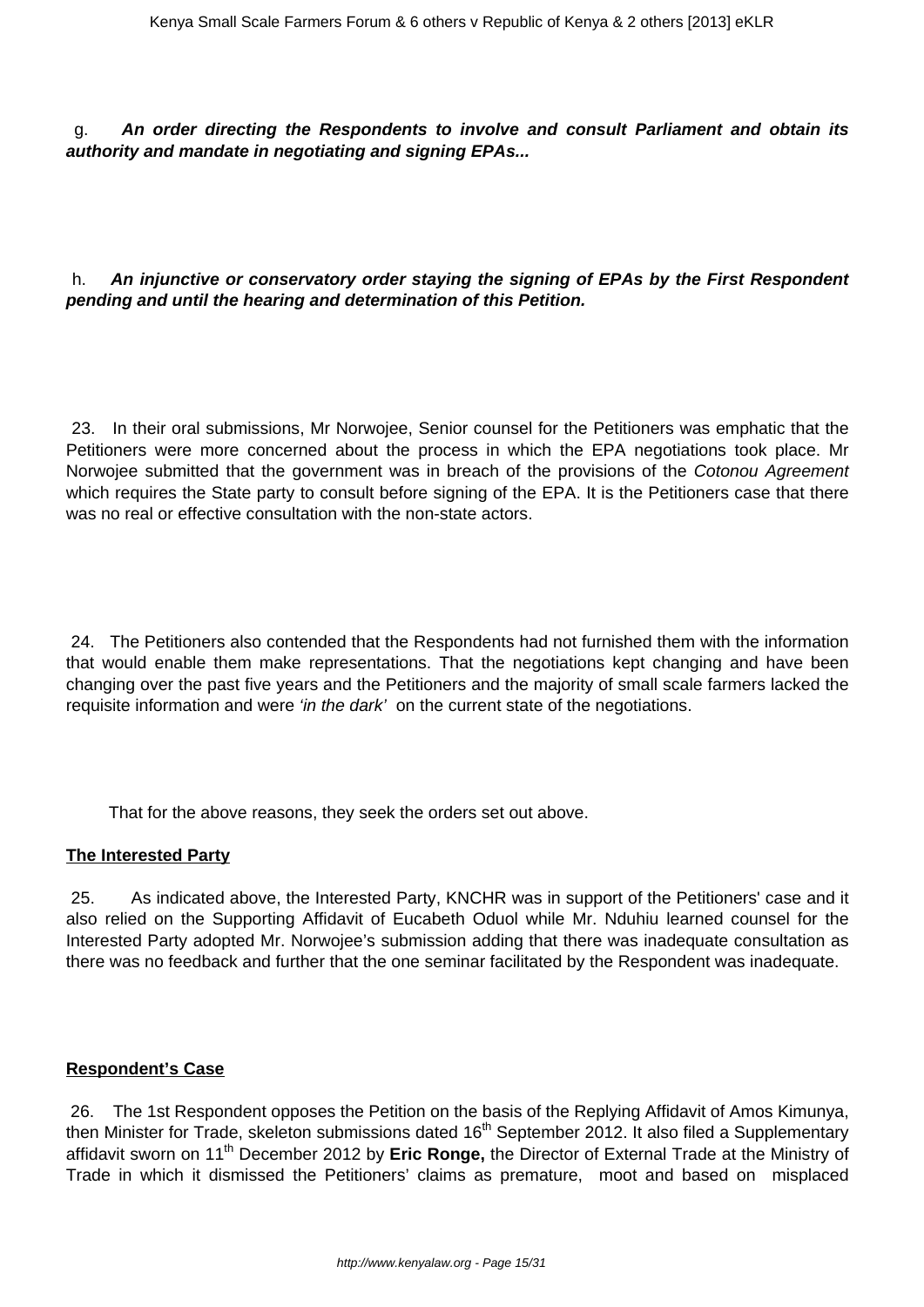presumptions and falsehoods.

27. Mr Ronge defended the impugned agreement deposing that under the EPA, agricultural products have been largely protected by excluding them from liberalization. That all agricultural products form part of EAC sensitive products and that this position was motivated by the need to address food security and rural livelihood. That therefore, imports of agricultural produce will be facing the same import duty as imports coming from all other countries.

28. It was his deposition that EPA provided a means for Kenya to address the negative impact of the agriculture subsidies that EAC countries suffered through the subsidies by EU and other developed countries, through countervailing duties.

29. Generally, Mr. Ronge countered the Petitioners' allegations that Kenya stood to lose or gain very little as a result of the EPA agreement, deposing that Kenya stood to gain in many ways from the trade negotiations.

30. The Attorney General also opposed the Petition. Through the Grounds of Opposition dated 13<sup>th</sup> November, 2012, it is contended that the Petition was odious, premature, and speculative and has been overtaken by events. Further that Kenya is a dualistic State thus does not participate in self-executing treaty provisions and that any Economic Partnership agreement must be ratified by Parliament. It was further contended that issues of Economic Partnership Agreements are polycentric and thus the Court was limited in its adjudication and the Petition should therefore be dismissed.

#### **Determination**

31. Several issues were canvassed by the parties in the pleadings regarding the impact of the impugned negotiations and agreement. However, after evaluating the material before us and after listening to the parties, the only issue that falls for our determination concerns the extent of the State's obligation to allow public participation in public policy processes.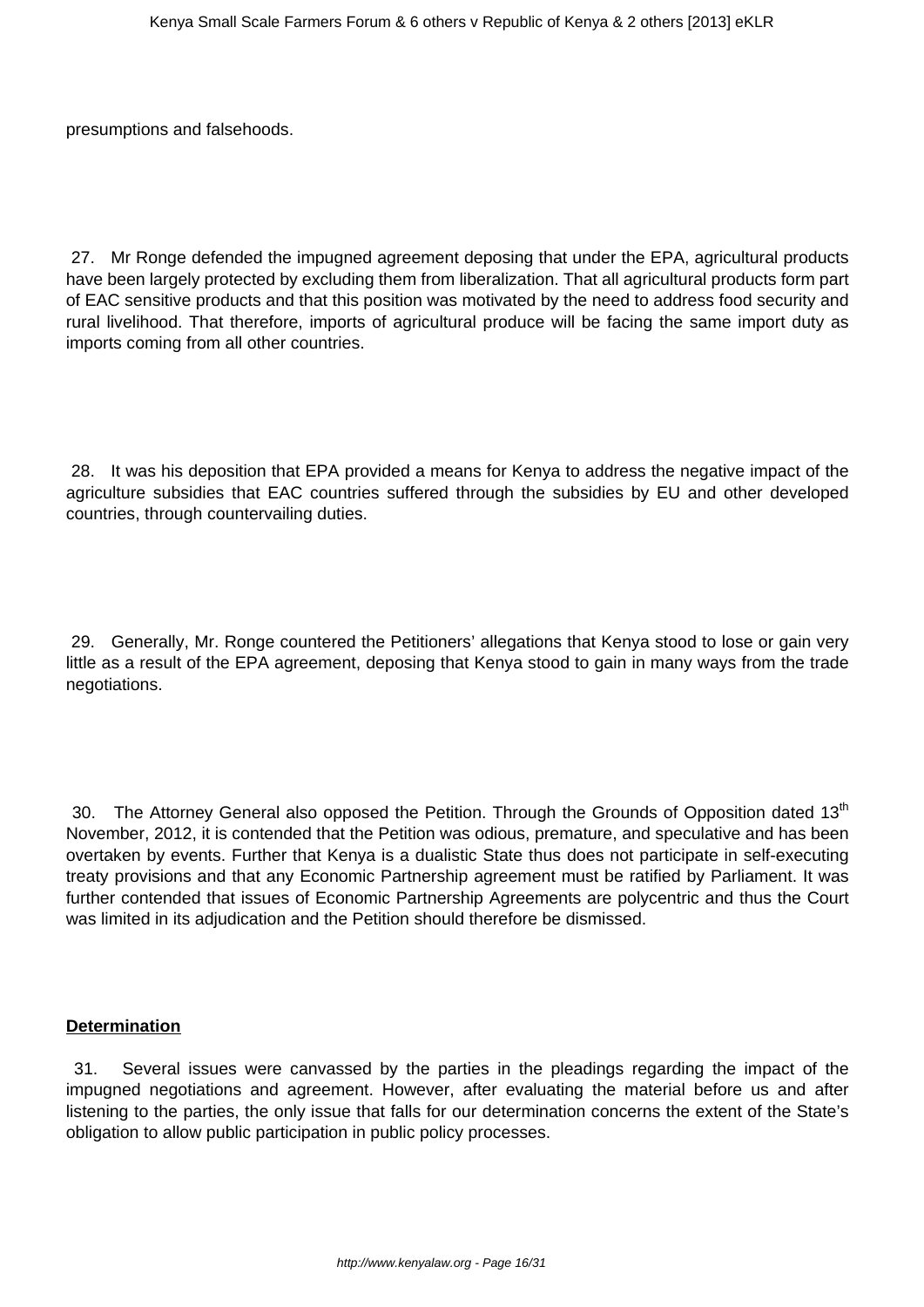#### **Preliminary issues**

32. Before we embark on the substance of these issues, we find it crucial to address a few preliminary matters arising out of Submissions made by the Parties, Firstly, it has to be borne in mind that this court is not called upon to carry out an appraisal of the impugned agreement or negotiations to satisfy itself whether or not they are good for Kenya. Those are matters of policy of which this court is not best suited to handle. The dissenting decision of the Supreme Court in **U.S v Butler, 297 U.S. 1[1936],** is apposite in this regard that; **"…courts are concerned only with the power to enact statutes, not with their wisdom….For the removal of unwise laws from the statute books appeal lies, not to the courts, but to the ballot and to the processes of democratic government."**

33. This brings to fore the doctrine of separation of powers and the extent of the Court's intervention in governmental functions that was raised on behalf of the Attorney General as one of the grounds of opposition. It was proffered in that regard that Economic Partnership Agreements are dealt with by the political arms of Government and as such this Court needed to exercise restraint in view of the doctrine of separation of powers.

34. This court has on several occasions dealt with the extent of its powers vis a vis other government organs. The common denominator running across these authorities being the holding that where there is a breach of the Constitution, or where certain actions are challenged on the basis of their unconstitutionality, the High Court will not hesitate to exercise its supervisory and enforcement jurisdiction bestowed upon it under **Article 165** to protect and promote fidelity to constitutional values. (See generally **Federation of Women Lawyers of Kenya (FIDA – K) and Others v Attorney General and Others Nairobi Petition No. 102 of 2011**, **Trusted Society of Human Right Alliance v Attorney General Nairobi Petition No. 299 of 2012, Jeanne W. Gacheche and 6 Others v Judges and Magistrate's Vetting Board and Others Nairobi Judicial Review No. 295 of 2011, 433, 434 and 438 of 2012**, International Centre for Policy & Conflict & 5 Others **v** Attorney General & 4 Others**,** Petition No 552 **of** 2012, **Diana Kethi Kilonzo and Another v The Independent Electoral & Boundaries & 2 Others, Petition No. 359 of 2013 ).**

35. The Court of Appeal in the recent case of **Mumo Matemu v Trusted Society of Human Rights** Alliance & 5 others, Civil Appeal No. 290 of 2012 of 2012 [2013] eKLR, had this to say on separation of powers:

**"(49) It is not in doubt that the doctrine of separation of powers is a feature of our constitutional**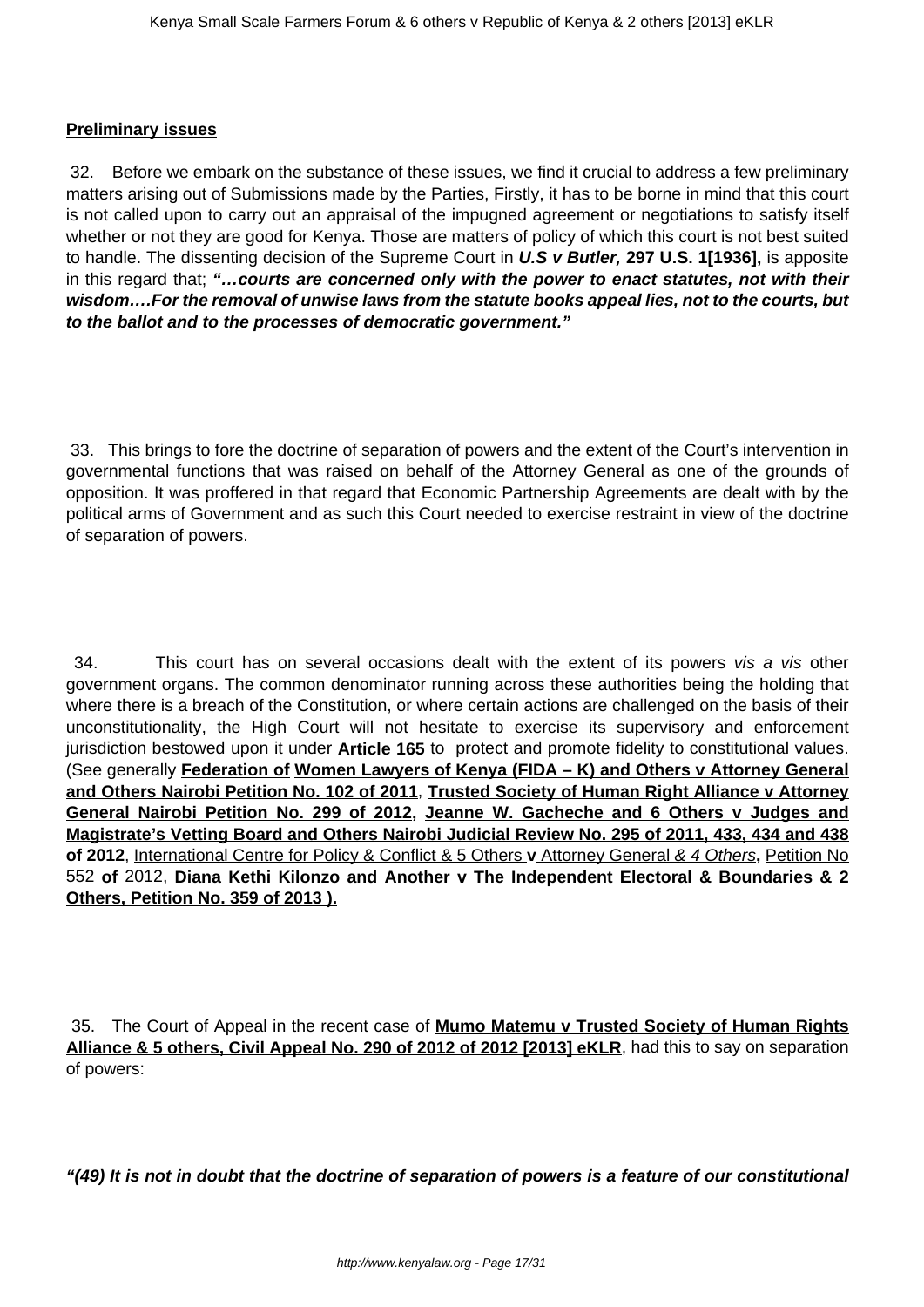**design and a pre-commitment in our constitutional edifice. However, separation of powers does not only proscribe organs of government from interfering with the other's functions. It also entails empowering each organ of government with countervailing powers which provide checks and balances on actions taken by other organs of government. Such**

**powers are, however, not a license to take over functions vested elsewhere. There must be judicial, legislative and executive deference to the repository of the function. We therefore agree with the High Court's dicta in the petition the subject of this appeal that:**

**"[Separation of powers] must mean that the courts must show deference to the independence of the Legislature as an important institution in the maintenance of our constitutional democracy as well as accord the executive sufficient latitude to implement legislative intent. Yet, as the Respondents also concede, the Courts have an interpretive role - including the last word in determining the constitutionality of all governmental actions...."**

36. The Supreme Court in **Re the Matter of the Interim Independent Electoral Commission [2011] eKLR, SC Constitutional Application 2 of 2011** elucidated the essence of separation of powers thus:

**"[53] Separation of powers is an integral principle in Kenya's Constitution: for instance, Chapter 8 is devoted to the Legislature; Chapter 9 to the Executive; and Chapter 10, on the Judiciary, provides (Article 160(1)) that:**

**"In the exercise of judicial authority the Judiciary as constituted by Article 161, shall be subject only to this Constitution and the law and shall not be subject to the control or direction of any person or authority".**

**[54] The effect of the Constitution's detailed provision for the rule of law in the processes of governance, is that the legality of executive or administrative actions is to be determined by the Courts, which are independent of the Executive branch. The essence of separation of powers, in this context, is that the totality of governance-powers is shared out among different organs of government, and that these organs play mutually-countervailing roles. In this set-up, it is to be recognized that none of the several governmental organs functions in splendid isolation..."**

37. In the case of **Minister of Health and Others v Treatment Action Campaign and Others (2002) 5 LRC 216**, **248** at paragraph 99, the South African Constitutional Court defined the constitutional duty of the Court in the following terms:

**"The primary duty of Courts is to the Constitution and the Law, which they must apply impartially and without fear, favour or prejudice. The Constitution requires the State to respect, protect, promote, and fulfill the rights in the Bill of Rights. Where State policy is challenged as inconsistent with the Constitution, Courts have to consider whether in formulating and implementing such policy the State has given effect to its constitutional obligations. If it should hold in any given case that the State has failed to do so, it is obliged by the Constitution to say so. In so far as that constitutes an intrusion into the domain of the executive, that is an intrusion**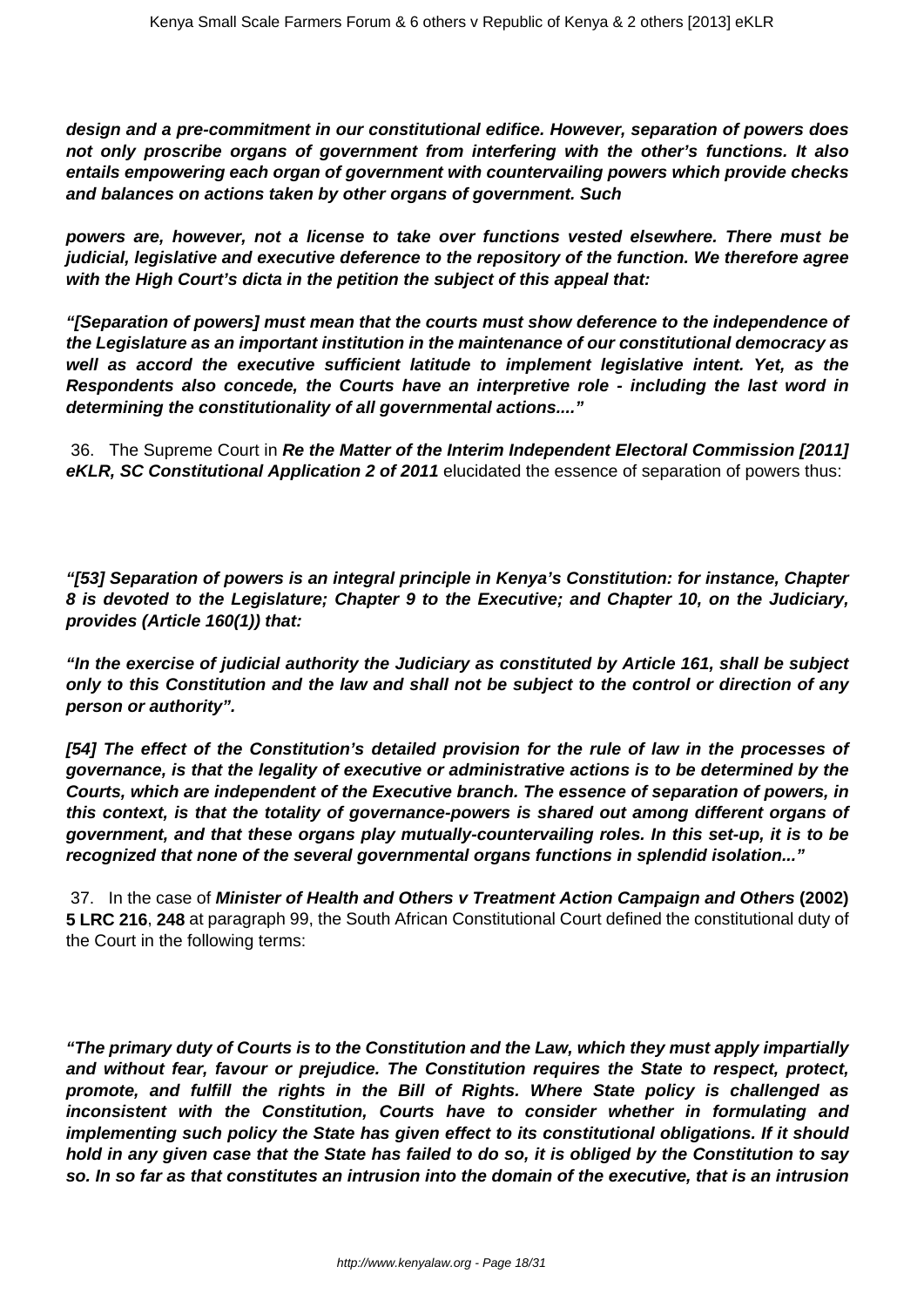#### **mandated by the Constitution itself."**

38. Similarly, in the **Doctors for Life Case Doctor's for Life International v The Speaker National Assembly and Others 9CCT12/05)[2006] ZACC II** the Court noted as follows regarding the delicate balance; at para. 70;

**"What courts should strive to achieve is the appropriate balance between their role as the ultimate guardians of the Constitution and the rule of law including any obligation that Parliament is required to fulfill in respect of the passage of laws, on the one hand, and the respect which they are required to accord to other branches of government as required by the principle of separation of powers, on the other hand."**

We agree with and adopt these sentiments which now form the back bone of our determination.

39. The second preliminary matter regards the applicable law. It is notable that this matter was initiated in the year 2007 long after the initial phase of the negotiations had began and when the negotiations were ongoing and before the promulgation of the Constitution of Kenya, 2010. We shall thus confine ourselves to the repealed Constitution save that the provisions of the current Constitution will be evoked where necessary especially in view of the fact that the negotiations continue to take place post the promulgation period. (For the proposition that the Constitution does not operate retrospectively, See generally the case of **Samuel Kamau Macharia & Another v Kenya Commercial Bank Limited & 2 others [2012] eKLR, Application 2 of 2011, Joseph Ihuro Mwaura & 82 Others v The Attorney General & Others Nairobi Petition No. 498 of 2009.**

40. The other notable issue is that the Petition does not particularize the specific infringements or violation of fundamental rights and freedoms of the Petitioners. It is trite law that where a petitioner seeks relief from the court for breach of fundamental rights and freedoms, he must set out with precision the rights violated and the manner in which the rights have been violated in relation to him. (See **Anarita K Njeru v R (No. 1) (1979) KLR 154 , Cyprian Kubai v Stanley Kanyonga Mwenda Nairobi HC Misc. No. 612 of 2002 and Mumo Matemu v Trusted Society of Human Rights Alliance & 5 others (supra)).** 

41. The Petitioners in that regard couch their case primarily on the breach of a treaty agreement, to wit, the Cotonou Protocol and which provides for engagement and participation of non-state actors in the negotiation. The law as we understand it is that breach of international law attracts international sanctions. Unless the Petitioners can demonstrate that as a result of the breach of treaty provisions, their rights have been or are likely to be infringed, we find that the treaty provisions providing for public participation cannot be directly enforced in the Kenyan courts under the former constitutional regime absent domestication or direct infringement of rights known under the country's Constitution. Things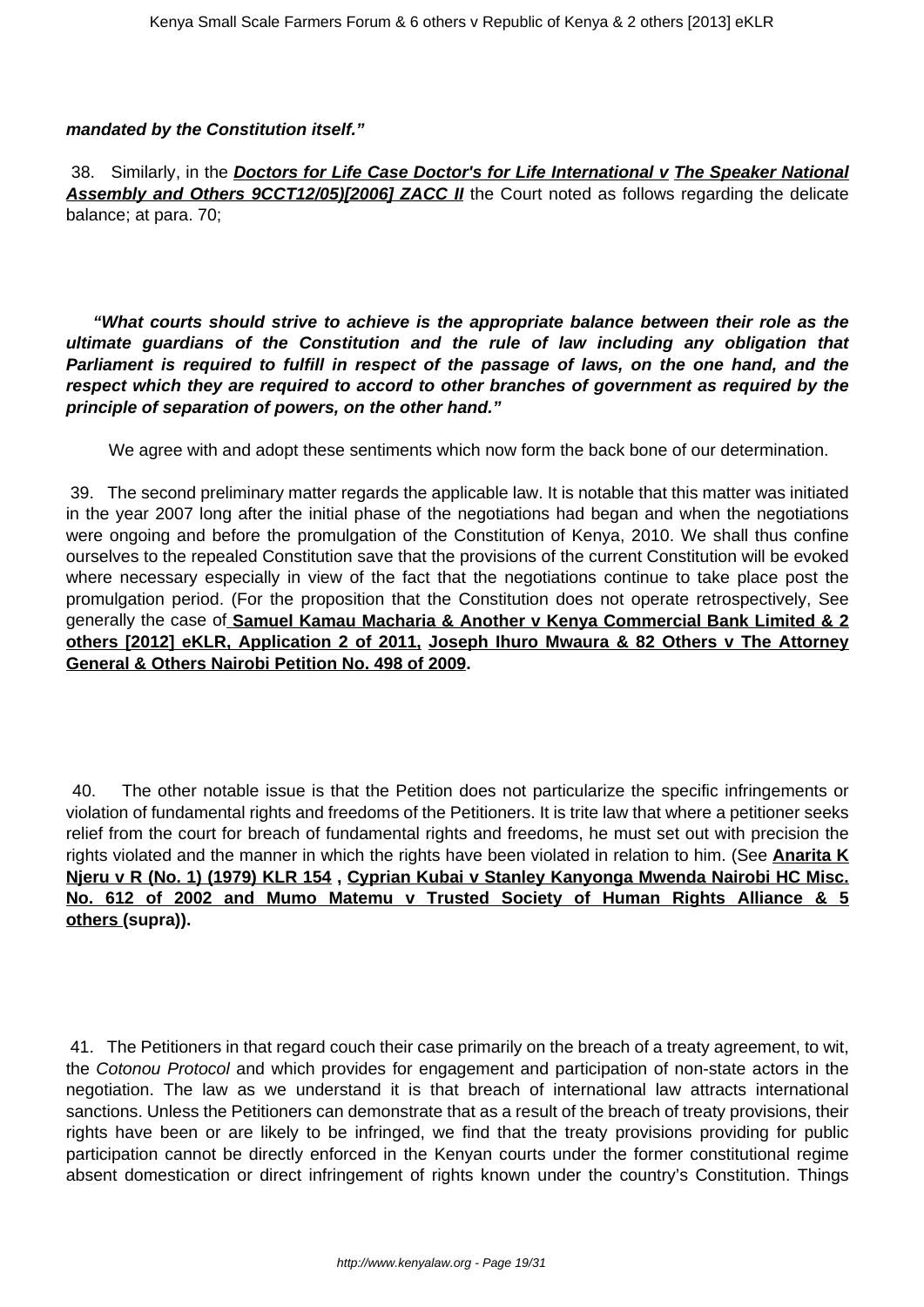however are different in the current constitutional dispensation as these treaties now form part of the laws of Kenya (See Article 2(6)).

We now turn on to examine the State's obligations as below;

#### **Public participation**

42. The Petitioners' case is anchored on the failure of government to involve them in the negotiations. In a nutshell, the Petitioners and the Interested Party are aggrieved by what they term as the lack of consultation by the Government on the current status of the negotiations or consultation on the consequential, adverse or beneficial effects therefrom. They claim that there has neither been an invite for the Petitioners to participate in the current negotiations nor the assessment of the consequential implications therein. Mr. Norwojee S.C. urged that the one off consultation over a span of five years could not be said to be effective participation as the stakeholders had not met since then. It was further their case that failure by the State to provide the requisite information regarding the negotiations curtailed their ability to put forth their views.

43. All parties are agreed that the repealed Constitution did not contain express provisions requiring the State to ensure public participation in public policy decisions. We thus turn to the international framework. The Petitioners have urged that the State was and is under a duty to involve them by dint of the various international instruments to which Kenya is a party.

44. International instruments recognize the general right to political participation that extends beyond the right to vote. **Article 21** of the **Universal Declaration of Human Rights (UDHR)** provides as follows;

**"1. Everyone has the right to take part in the government of his country, directly or through freely chosen representatives.**

2. **Everyone has the right to equal access to public service in his country.**

3. **The will of the people shall be the basis of the authority of government; this will shall be expressed in periodic and genuine elections which shall be by universal and equal suffrage and**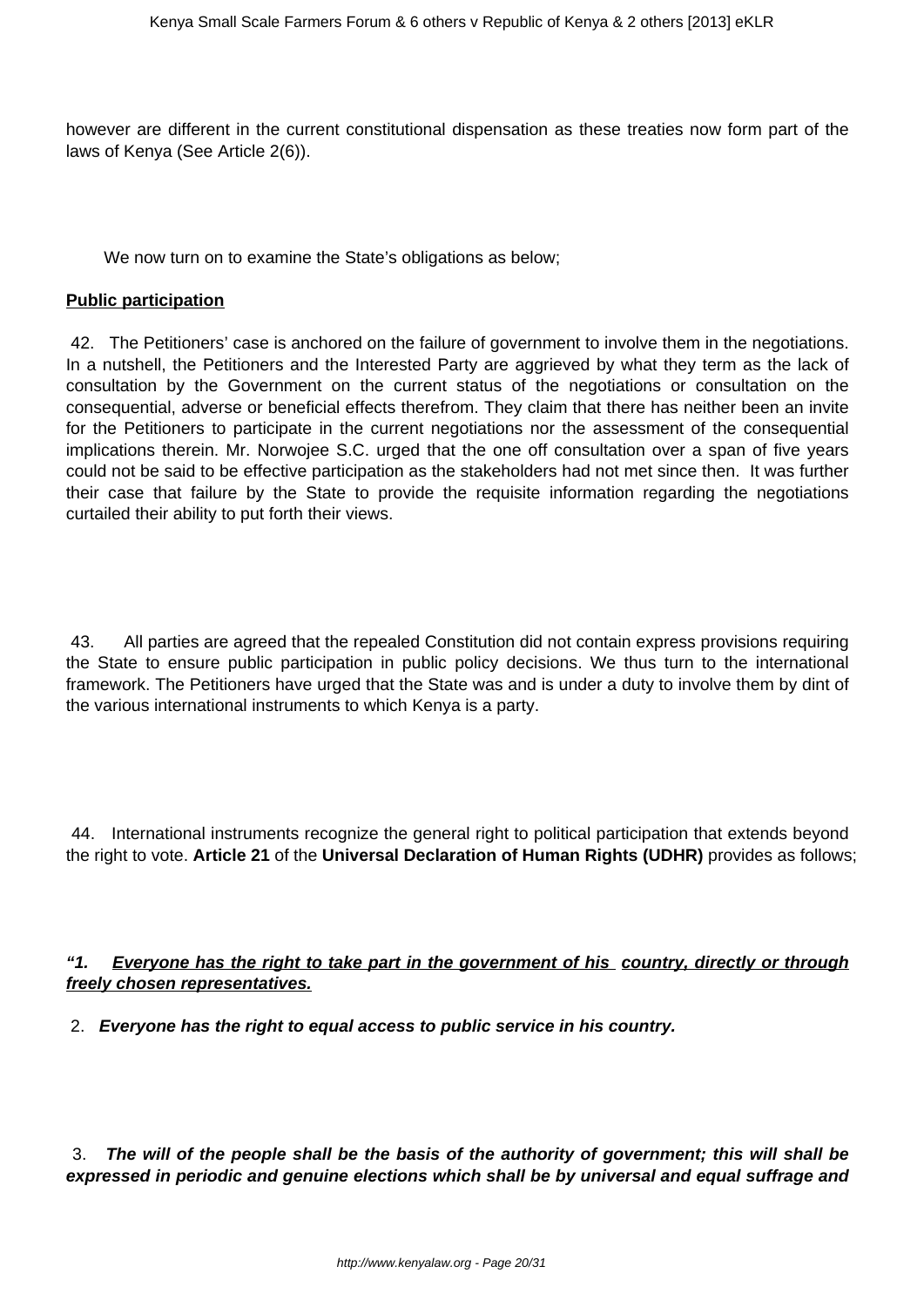**shall be held by secret vote or by equivalent free voting procedures."**

45. We also have the **African Charter on Human and Peoples' Rights**, which provides as follows; At **Article 9;**

"**1. Every individual shall have the right to receive information.**

2. **Every individual shall have the right to express and disseminate his opinions within the law."**

At **Article 13**:

**"1. Every citizen shall have the right to participate freely in the government of his country, either directly or through freely chosen representatives in accordance with the provisions of the law.**

2. **Every citizen shall have the right of equal access to the public service of his country.**

**3. Every individual shall have the right of access to public property and services in strict equality of all persons before the law."**

46. The **International Covenant on Civil and Political Rights (ICCPR)** is even more telling. At **Article 25**, it provides that;

 **"Every citizen shall have the right and the opportunity, without any of the distinctions mentioned in Article 2 and without unreasonable restrictions;**

 **(a) To take part in the conduct of public affairs, directly or through freely chosen representatives;**

 **(b) To vote and to be elected at genuine periodic elections which shall be by universal and equal suffrage and shall be held by secret ballot, guaranteeing the free expression of the will of the electors;**

 **(c) To have access, on general terms of equality, to public service in his country."**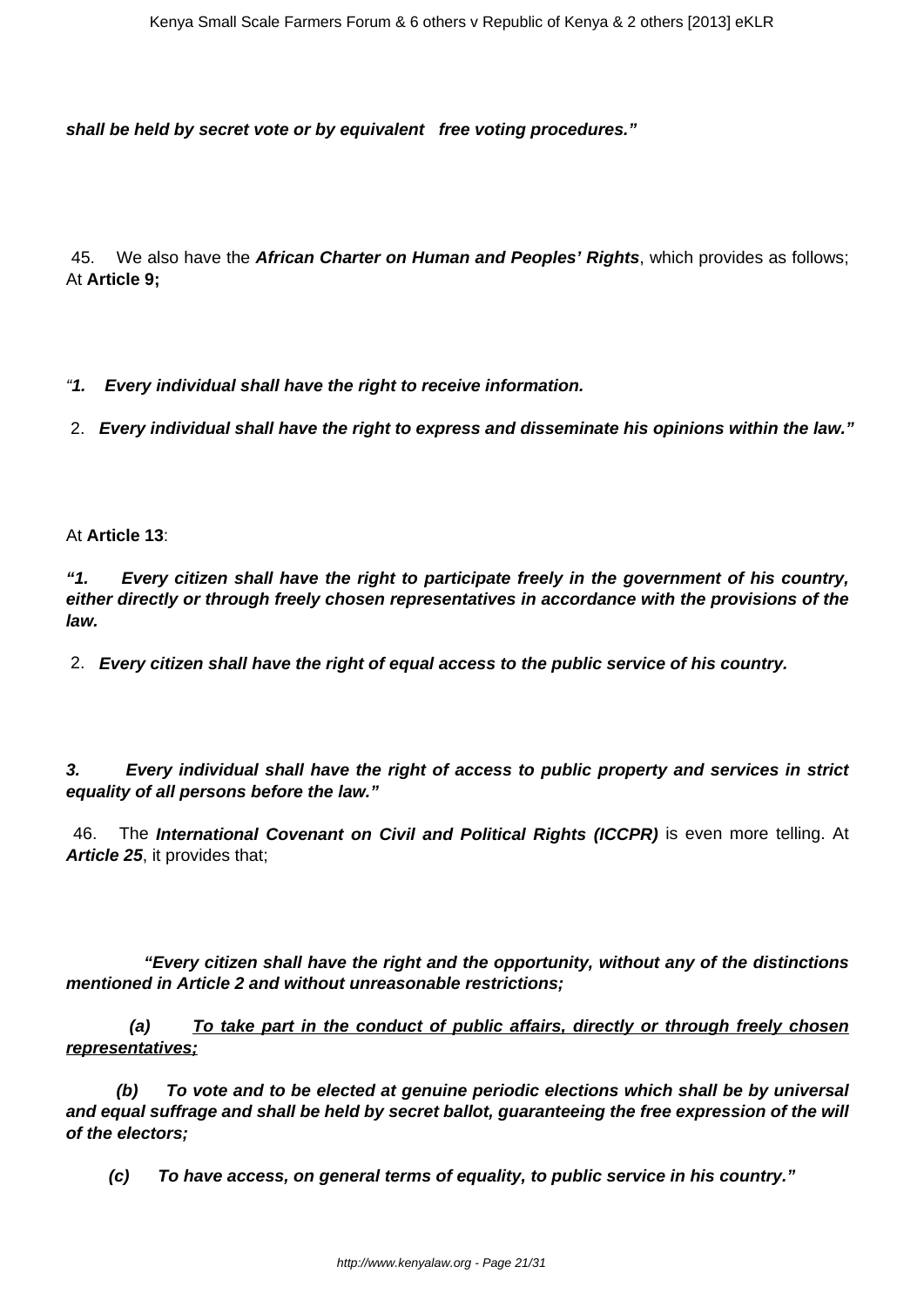47. **Article 25** has received further interpretation through the **UN Human Rights Committee's General Comment 25(1996)UN Doc CCPR/C/21/Rev.1/Add.7.)** whose pertinent parts read as follows;

 "1. Article 25 of the Covenant recognizes and protects the right of every citizen to take part in the conduct of public affairs, the right to vote and to be elected and the right to have access to public service. Whatever form of constitution or government is in force, the Covenant requires States to adopt such legislative and other measures as may be necessary to ensure that citizens have an effective opportunity to enjoy the rights it protects. Article 25 lies at the core of democratic government based on the consent of the people and in conformity with the principles of the Covenant.

 5. The conduct of public affairs, referred to in paragraph (a), is a broad concept which relates to the exercise of political power, in particular the exercise of legislative, executive and administrative powers. It covers all aspects of public administration, and the formulation and implementation of policy at international, national, regional and local levels. The allocation of powers and the means by which individual citizens exercise the right to participate in the conduct of public affairs protected by Article 25 should be established by the constitution and other laws.

 6. Citizens participate directly in the conduct of public affairs when they exercise power as members of legislative bodies or by holding executive office. This right of direct participation is supported by paragraph (b). Citizens also participate directly in the conduct of public affairs when they choose or change their constitution or decide public issues through a referendum or other electoral process conducted in accordance with paragraph (b). Citizens may participate directly by taking part in popular assemblies which have the power to make decisions about local issues or about the affairs of a particular community and in bodies established to represent citizens in consultation with government. Where a mode of direct participation by citizens is established, no distinction should be made between citizens as regards their participation on the grounds mentioned in article 2, paragraph 1, and no unreasonable restrictions should be imposed.

 7. Where citizens participate in the conduct of public affairs through freely chosen representatives, it is implicit in Article 25 that those representatives do in fact exercise governmental power and that they are accountable through the electoral process for their exercise of that power. It is also implicit that the representatives exercise only those powers which are allocated to them in accordance with constitutional provisions. Participation through freely chosen representatives is exercised through voting processes which must be established by laws that are in accordance with paragraph (b).

 8. Citizens also take part in the conduct of public affairs by exerting influence through public debate and dialogue with their representatives or through their capacity to organize themselves.This participation is supported by ensuring freedom of expression,assembly and association.

 25. In order to ensure the full enjoyment of rights protected by Article 25, the free communication of information and ideas about public and political issues between citizens, candidates and elected representatives is essential. This implies a free press and other media able to comment on public issues without censorship or restraint and to inform public opinion. It requires the full enjoyment and respect for the rights guaranteed in articles 19, 21 and 22 of the Covenant, including freedom to engage in political activity individually or through political parties and other organizations, freedom to debate public affairs, to hold peaceful demonstrations and meetings, to criticize and oppose, to publish political material, to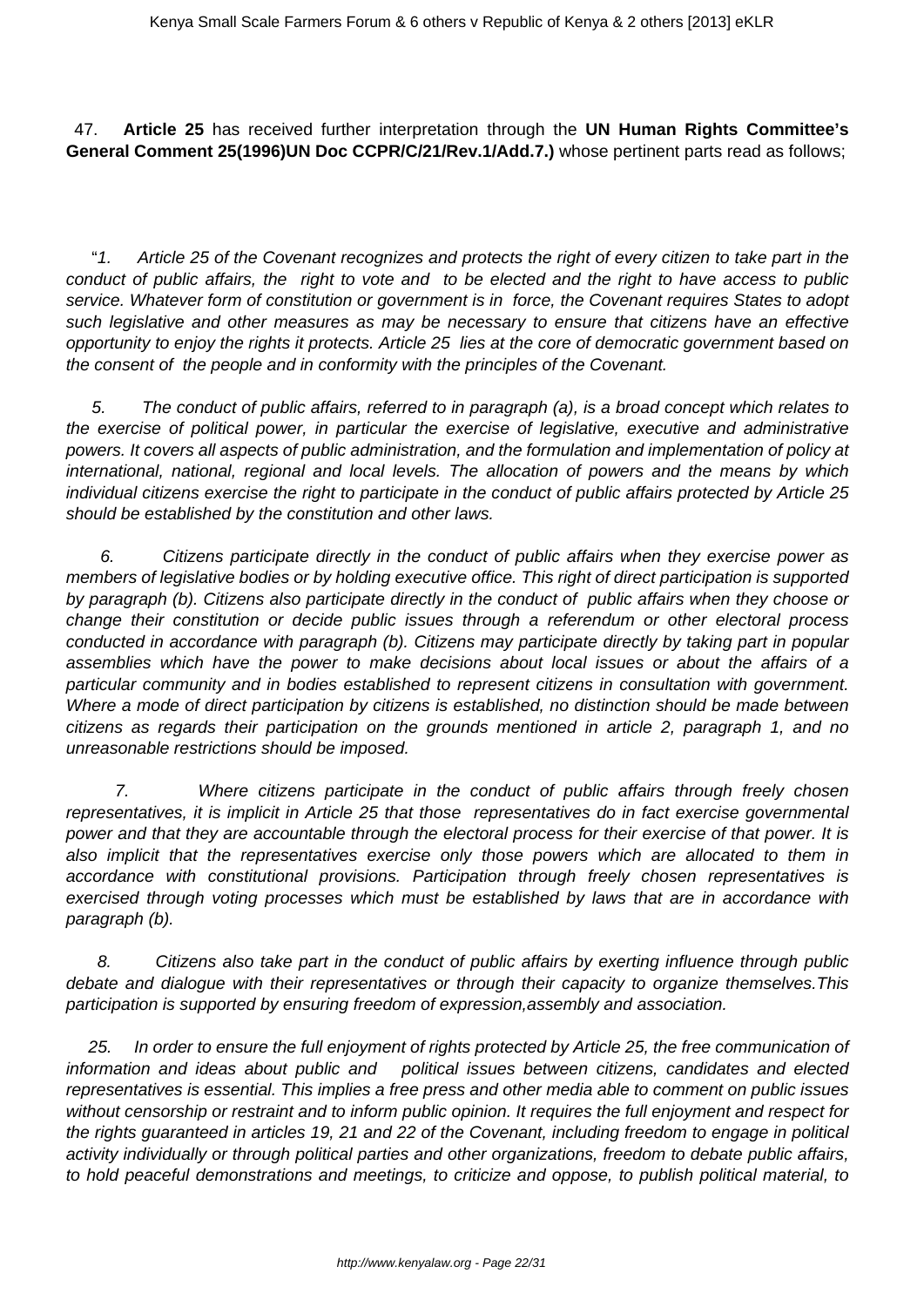campaign for election and to advertise political ideas."

48. The following pointers emerge from these comments;

i) Firstly, that the right to public participation is broad and open- textured and requires a State party to provide for the modalities of such participation in legislative or constitutional provisions.

ii) Secondly, that citizens may exercise their right to public participation either directly or through democratically elected representatives.

iii) Third, that for this right to be actualized, there ought to be free communication of information and ideas about public and political issues between citizens, candidates and elected representatives is essential.

49. Many Countries of the world have moved on to recognize public participation as a crucial aspect in the realization of human rights. Such jurisdictions have laid down constitutional and legislative platform to actualize this right. In South Africa for example, the Constitution imposes an obligation on the legislatures at all levels to facilitate public involvement in the legislative and other processes of its committees. The Court in the **Doctor's Life Case** (Supra at para. 105) observed that;

**"The international law right to political participation encompasses a general right to participate in the conduct of public affairs and a more specific right to vote and/or be elected into public office. The general right to participate in the conduct of public affairs includes engaging in public debate and dialogue with elected representatives at public hearings. But that is not all; it includes the duty to facilitate public participation in the conduct of public affairs by ensuring that citizens have the necessary information and effective opportunity to exercise the right to political participation."**

50. The essence of public participation has also been captured in the subsequent case of **Poverty Alleviation Network & Others v President of the Republic of South Africa & 19 others, CCT 86/08 [2010] ZACC 5**, where the same Court stated as follows:

**"…engagement with the public is essential. Public participation informs the public of what is to be expected. It allows for the community to express concerns, fears and even to make demands. In any democratic state, participation is integral to its legitimacy. When a decision is made without consulting the public the result can never be an informed decision.** 

**[34] As this Court observed in Doctors for Life, both the duty to facilitate public involvement and the positive right to political participation "seek to ensure that citizens have the necessary information and the effective opportunity to exercise the right to political participation." This can be achieved not only through elected representatives, but also by enabling citizens to participate**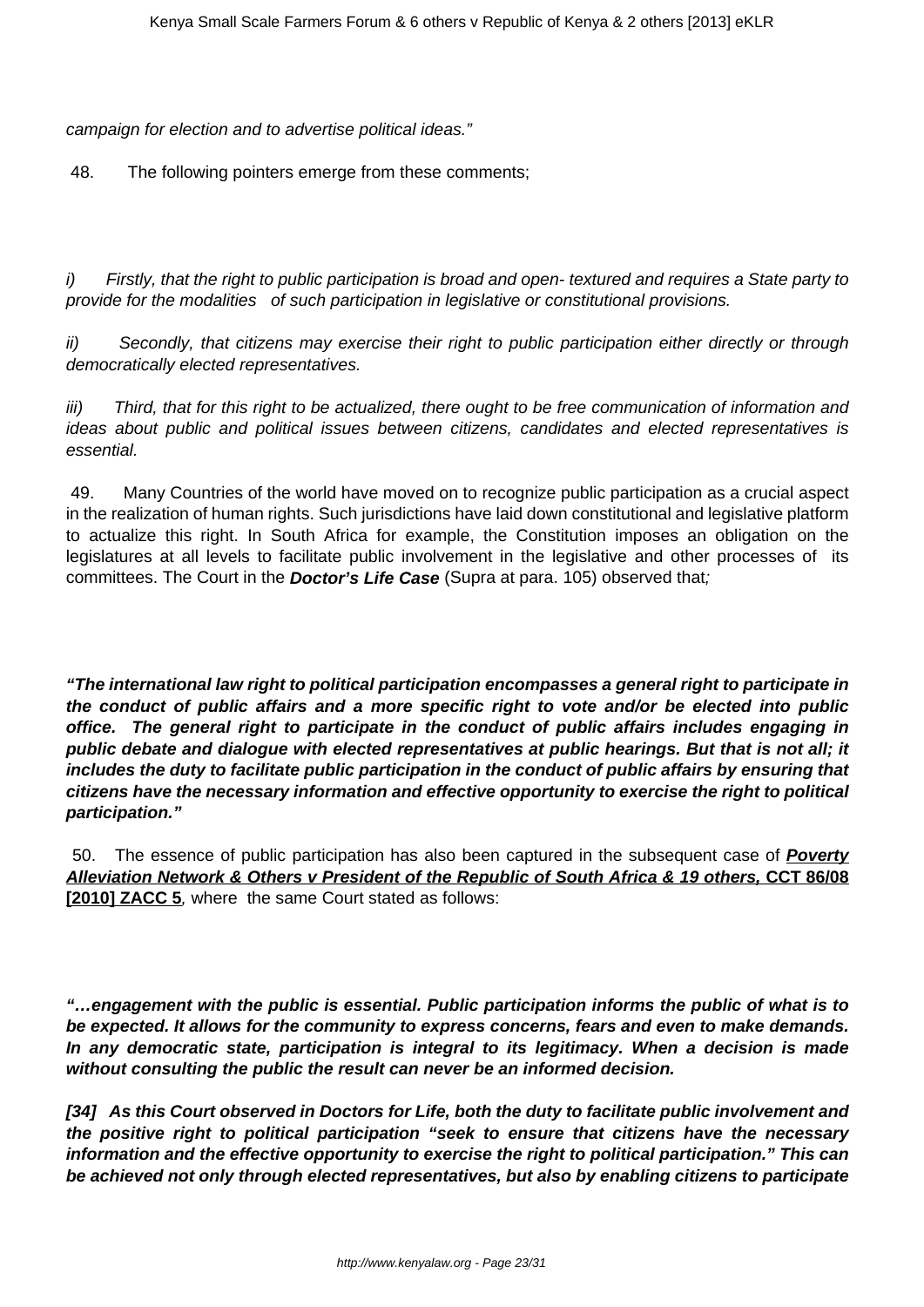## **directly in public affairs, "through public debate and dialogue with elected representatives, referendums and popular initiatives or through self-organisation".**

51. The issue of direct public participation presents a cocktail of issues that all go to the heart of this matter. As observed earlier on in the judgment, the old Constitution did not provide for public participation. Further this Court as already stated, is not concerned about the merits or quality of the impugned negotiation agreements but is assessing breach of the fundamental rights and freedoms which in any case, have not been pleaded with the particularity that they deserve by the Petitioners. The Petitioners also rely primarily on international instruments including the UDHR, the ICCPR and the Cotonou Agreement to couch the State's responsibility to allow public participation but it is to be noted that there was no express provision assimilating these international agreements directly into national legislation under the old constitutional regime.

52. Prior to the promulgation of the Constitution 2010, Kenya took a dualist approach to the application of international law. A treaty or international convention which Kenya had ratified would only apply nationally if Parliament domesticated the particular treaty or convention by passing the relevant legislation. **(**See **Beatrice Wanjiku & another v Attorney General & another, Petition No. 190 of 2011** para. 17)**.** An issue that would then arise is whether the State's obligation can be enforced purely on the basis of these international instruments. Our simple answer is no. (See para. 41 above).

53. However, that is not the end of the matter. It is common ground that the negotiations are still ongoing and so the question here is whether the court should fold its hands and do nothing even in the face of the new Constitutional dispensation" We think not. And for obvious reason already aforementioned. These negotiations continue to take place in the new constitutional dispensation in which public participation is underlined and international agreements espoused in the new Constitutional regime. But before we embark on the new provisions and their implications on the ongoing process, we find it necessary to mention something about the Cotonou Agreement that is the basis of the impugned negotiations.

54. Pertinent to the disposition of the matter is the requirements of the Agreement as far as involvement of non-State actors is concerned. **Articles 2, 4** and **7** of the Agreement are relevant. **Article 2** provides 'participation' as one of the fundamental principles . On this, it states that, "apart from central government as the main partner, the partnership shall be open to ACP parliaments, and local authorities in ACP States and different kinds of other actors in order to encourage the integration of all sections of society, including the private sector and civil society organisations, into the mainstream of political, economic and social life**;" Article 4** goes on to acknowledge the sovereignty of all ACP States in determining the development principles, strategies and models of their economies and societies. The Article goes on to provide thus, "However, the parties recognise the complementary role of and potential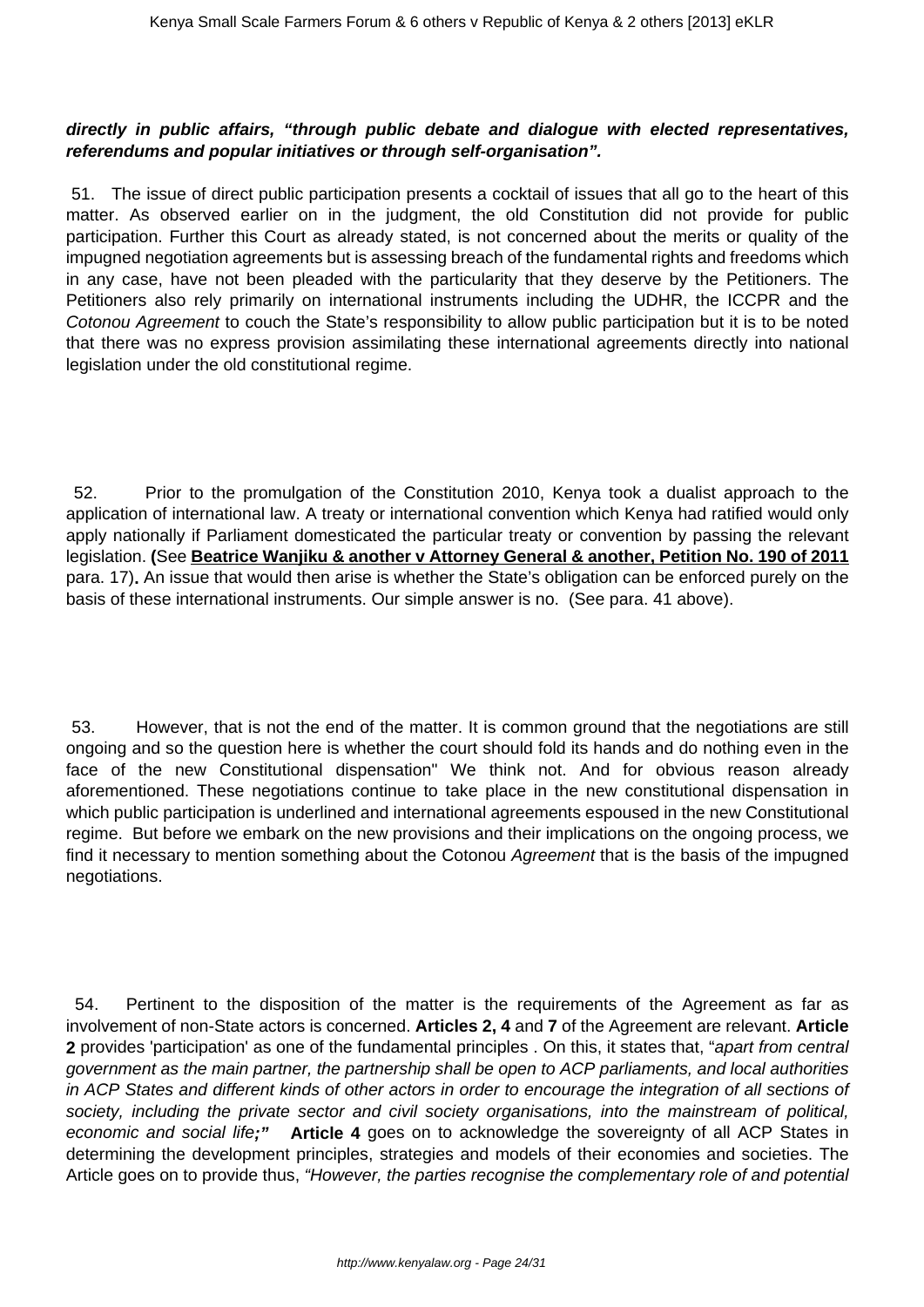for contributions by non State actors, ACP national parliaments and local decentralised authorities to the development process, particularly at the national and regional levels. To this end, under the conditions laid down in this Agreement, non-State actors, ACP national parliaments and local decentralized authorities, shall, where appropriate:

- be informed and involved in consultation on cooperation policies and strategies, on priorities for cooperation especially in areas that concern or directly affect them, and on the political dialogue; be provided with capacity-building support in critical areas in order to reinforce the capabilities of these actors, particularly as regards organisation and representation, and the establishment of consultation mechanisms including channels of communication and dialogue, and to promote strategic alliances."

55. The Petitioners have invoked the provisions of the Agreement to buttress their case that the State was under an obligation to involve, indeed ensure the participation of the non-state actors including the Petitioners. This now brings us to the crux of the issue regarding public participation in the new Constitutional dispensation.

56. Under the new Constitution, various changes have permeated governance and indeed the conduct of public affairs. The Constitution and in particular **Article 2(5)** and **2(6)** gave new colour to the relationship between international law and international instruments and national law. **Article 2(5)** provides;

## **"The general rules of international law shall form part of the law of Kenya"** and **Article 2(6)** provides that **"Any treaty or convention ratified by Kenya shall form part of the law of Kenya under this Constitution."**

57. One of the golden threads running through the current constitutional regime is public participation in governance and the conduct of public affairs. The preamble to the Constitution recognizes, "the aspirations of all Kenyans for a government based on the essential values of human rights, equality, freedom, democracy, social justice and the rule of law." It also acknowledges the people's 'sovereign and inalienable right to determine the form of governance of our country…" **Article 1** bestows all the sovereign power on the people to be exercised only in accordance with the Constitution. One of the national values and principles of governance is that of 'inclusiveness' and 'participation of the people.' Other principles include rule of law, democracy, human rights, integrity, transparency and accountability. These principles bind all State organs, State officers, public officers and all persons generally. Under **Article 129**, executive authority derives from the people of Kenya to be exercised in accordance with the Constitution. **Article 129(2)** provides that "Executive authority shall be exercised in a manner compatible with the principle of service to the people of Kenya, and their well-being and benefit." Treaties are executed by the executive on behalf of the State and at the national level, Parliament established under **Article 94** acts as the custodian of the legislative authority of the Republic. Under Article **94(2) "Parliament manifests the diversity of the nation, represents the will of the people, and exercises**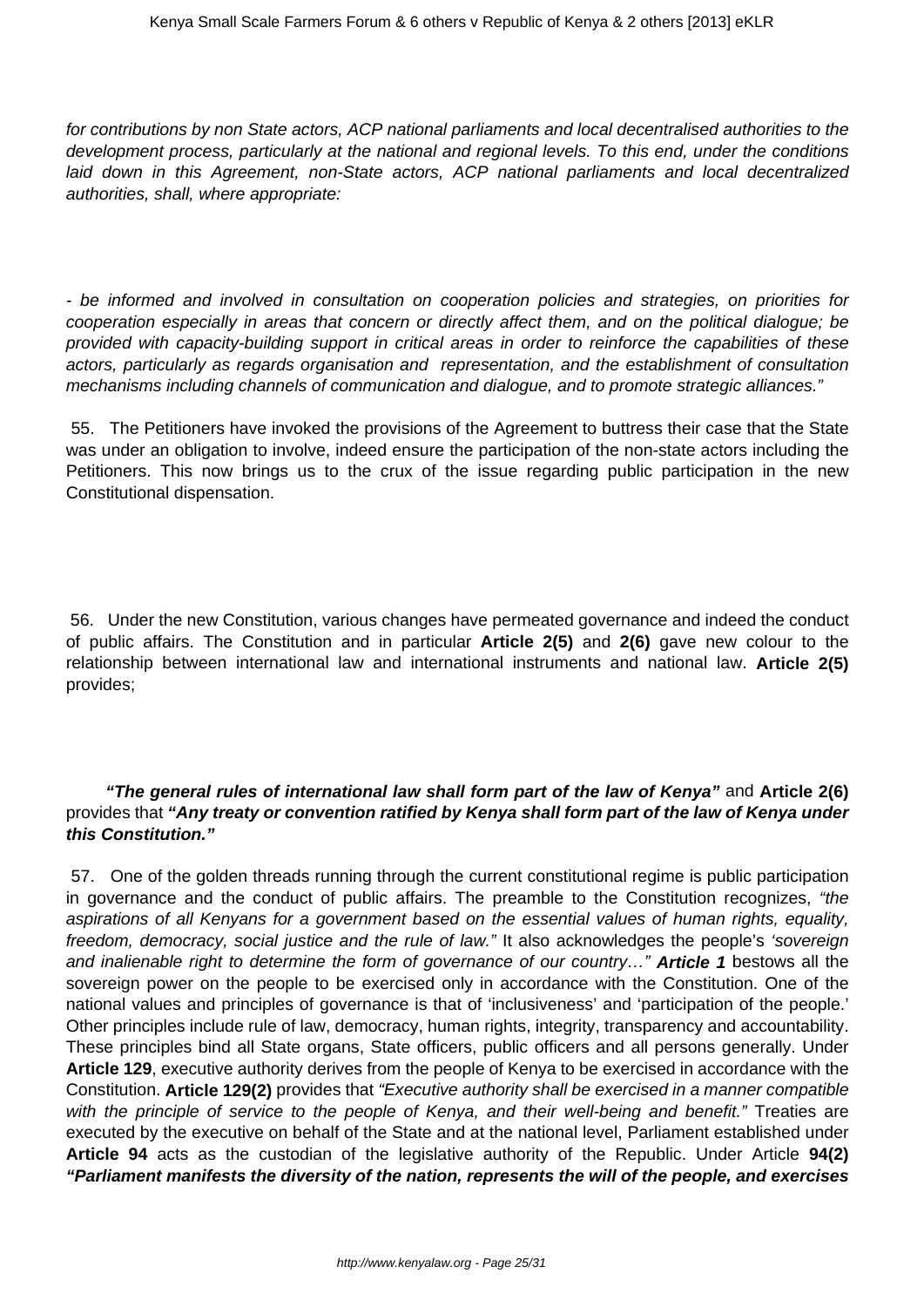**their sovereignty."** There are also other pertinent provisions such as the right to access information protected under **Article 35** which states that;

#### **"35. (1) Every citizen has the right of access to**—

 **(a) information held by the State; and**

 **(b) information held by another person and required for the exercise or protection of any right or fundamental freedom.** 

 **(2) Every person has the right to the correction or deletion of untrue or misleading information that affects the person.**

#### **(3) The State shall publish and publicise any important information affecting the nation."**

58. In the **Doctors of Life Case(supra),** the Court explained that the duty to facilitate public involvement in the legislative process is an aspect of the right to political participation recognized in affairs of State and enabled and anchored by other rights and fundamental freedoms such as the freedom of expression, association and freedom of access to information. All these rights and fundamental freedoms are to be found in **Articles 33**, **35** and **36** respectively of our Constitution.

59. Until 14<sup>th</sup> December 2012, Kenya lacked a legislative framework governing the process of making and ratification of Treaties. Parliament then enacted the Treaty Making and Ratification Act, No. 45 of 2012 ("the Act') which commenced operation on 14<sup>th</sup> December, 2012. According to its long title, it is **"AN ACT of Parliament to give effect to the provisions of Article 2(6) of the Constitution and to provide the procedure for the making and ratification of treaties and connected purposes."** 

60. This marked a departure from the past whereby treaty making processes were camouflaged in a shroud of mystery with the public having little or no knowledge on their existence or operation. Gladly, all that will be in the past. Under the Act, the national executive is responsible for initiating the treaty making process, negotiating and ratifying treaties, though this responsibility may be delegated to the relevant State department.

61. In negotiating treaties, the national executive or the relevant State department is to be bound by the values and principles of the Constitution and is to take into account the regulatory impact of any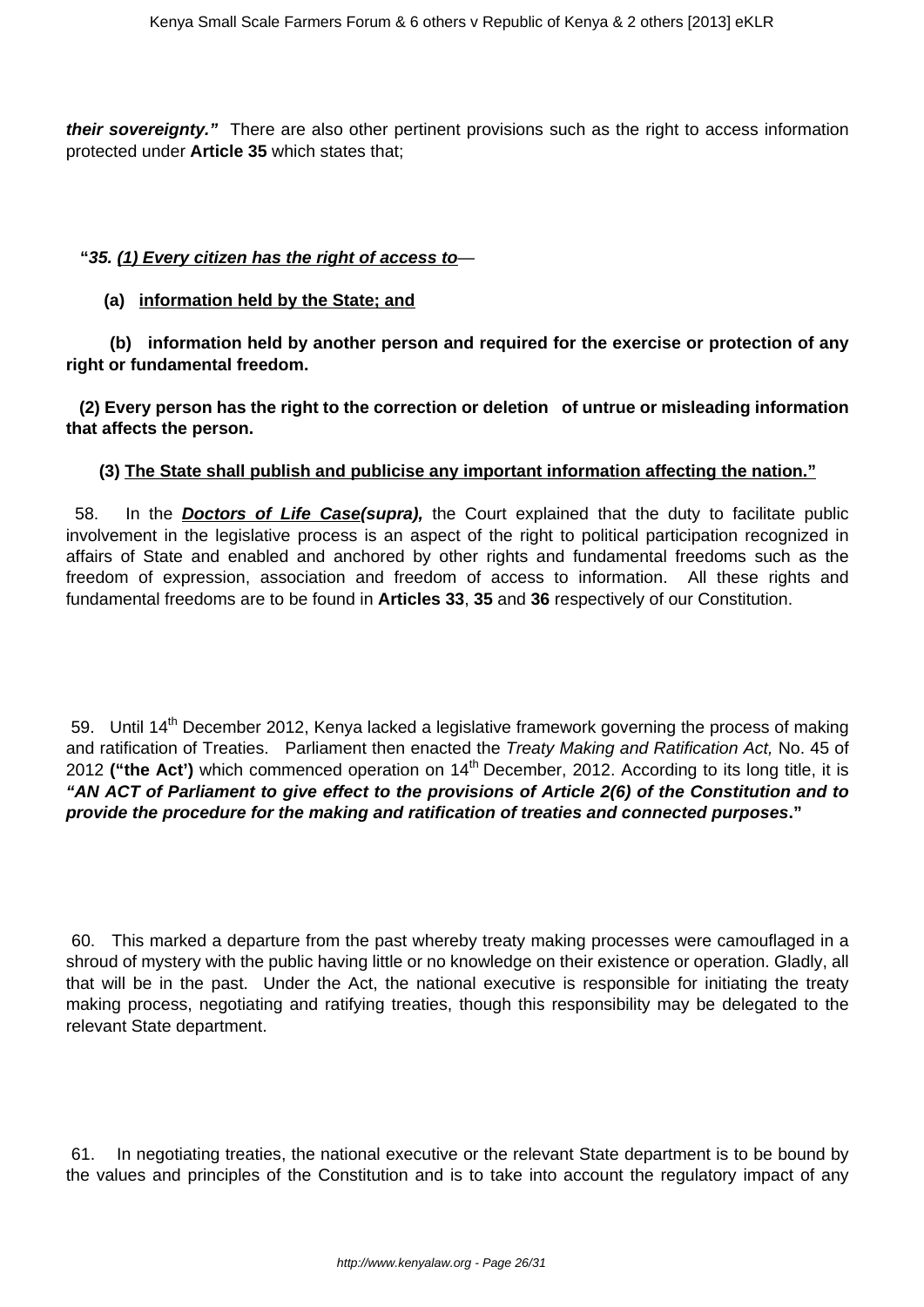proposed treaty (Section 6). The Act injects transparency in the treaty making process by providing for cabinet and parliamentary approvals. It also promotes public awareness by providing for approval and tabling of the treaties before the National Assembly annually and the publication of the same in the local dailies. **Section 12** makes it a criminal offence for any person to sign the treaty on behalf of the Government without Cabinet and Parliament approval in accordance with the Act.

62. However, it is notable that all these progressive provisions have not been alive in yester years and hence cannot operate to bind actions taking place prior to their enactment. The law is that an Act is presumed to be of prospective effect unless the contrary is expressed. (See Supreme Court decision in **Samuel Kamau Macharia case (supra)).** 

63. The Court in **Commission for the Implementation of the Constitution v Parliament of Kenya and another, Petition No. 454 of 2012**, had a chance to deal with the constitutionality of the **Leadership and Integrity Act, No. 19 of 2012** on the basis, *inter alia*, that there was no public participation, the Court observed as follows:

**"[74] The National Assembly has a broad measure of discretion in how it achieves the object of public participation. How this is affected will vary from case to case but it must be clear that a reasonable level of participation has been afforded to the public. Indeed, as Sachs J observed in Minister of Health and Another NO v New Clicks South Africa (Pty) Ltd and Others 2006 (2) SA 311 (CC) at para. 630, "The forms of facilitating an appropriate degree of participation in the lawmaking process are indeed capable of infinite variation. What matters is that at the end of the day a reasonable opportunity is offered to members of the public and all interested parties to know about the issues and to have an adequate say. What amounts to a reasonable opportunity will depend on the circumstances of each case."**

64. In the South African case of **Merafong Demarcation Forum and Others v President of the Republic of South Africa and Others [2008] ZACC 10** it was observed at paras 50, 51; "...But being involved does not mean that one's views must necessarily prevail. There is no authority for the proposition that the views expressed by the public are binding on the legislature if they are in direct conflict with the policies of Government. Government certainly can be expected to be responsive to the needs and wishes of minorities or interest groups, but our constitutional system of government would not be able to function if the legislature were bound by these views. The public participation in the legislative process, which the Constitution envisages, is supposed to supplement and enhance the democratic nature of general elections and majority rule, not to conflict with or even overrule or veto them. [51] To say that the views expressed during a process of public participation are not binding when they conflict with Government's mandate from the national electorate, is not the same as cynically stating that the legislature is not required to keep an open mind when engaging in a process of that kind. Public involvement cannot be meaningful in the absence of a willingness to consider all views expressed by the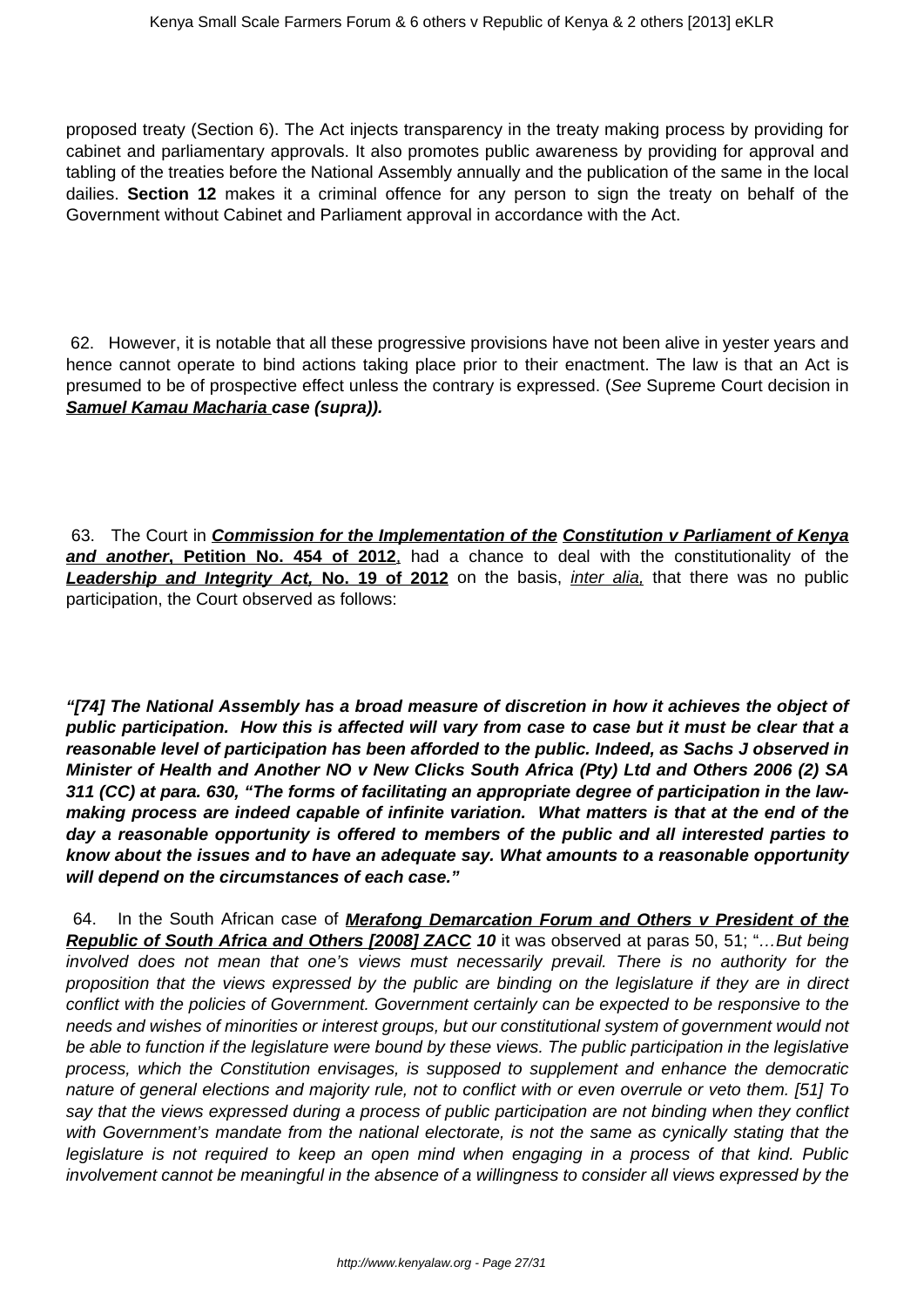public."

65. In the circumstances of this particular case, we are of the view that it is still not too late in the day for the State to involve the public, including the Petitioners, in the negotiations leading to the agreement. As already seen, the Act stipulates a mechanism of appraisal before the same is ratified and there is therefore still room for participation as participation from the initial process was curtailed for various reasons, key among them being that there has in the past been no domestic legislative or constitutional framework requiring the State to employ direct public participation in policy matters. As discussed earlier, even the **UN General Comment No. 5** recognises at **paragraph (5)** as follows;

**"5. The conduct of public affairs, referred to in paragraph (a), is a broad concept which relates to the exercise of political power, in particular the exercise of legislative, executive and administrative powers. It covers all aspects of public administration, and the formulation and implementation of policy at international, national, regional and local levels. The allocation of powers and the means by which individual citizens exercise the right to participate in the conduct of public affairs protected by article 25 should be established by the constitution and other laws. "**

66. Therefore, in the absence of Constitutional or other legislative provisions governing the right to participate in the conduct of public affairs, then the State cannot be held at fault. We are also of the view that public participation need not be at the pre-legislative process. The Act as we have seen provides for various modes of approval even before the agreements can be ratified by the Parliament.

67. We also find solace in the sentiments expressed by Yacoob J. in his dissenting opinion in the **Doctors for Life case (supra)** where he remarked that,

"328]…**Any contention that the ICCPR, on any interpretation requires member countries to ensure that it is essential for the public to be consulted before legislation is adopted and the legislation to be invalid absent consultation would, in my view, be liable to rejection with the ridicule it deserves. Nor can it be said that the addition of the word "opportunity" in the introduction to the section improves the position. The kind of right contemplated would have to be facilitated by a government whether the word "opportunity" was in the text of the document or not. The hard fact is though that the provisions of the ICCPR are satisfied by indirect participation reasonably restricted; DFL wants unrestricted indirect participation as well as substantial direct participation. It is not necessary to go through any of the other international instruments. All of them are understandably satisfied with indirect participation without any direct component.**

**[329] I have examined many constitutions. None of them properly read provide that legislation will be invalid unless some generally stated unspecific requirement of public involvement is fulfilled. Many have manner and form provisions that are clear and specific and that facilitate a**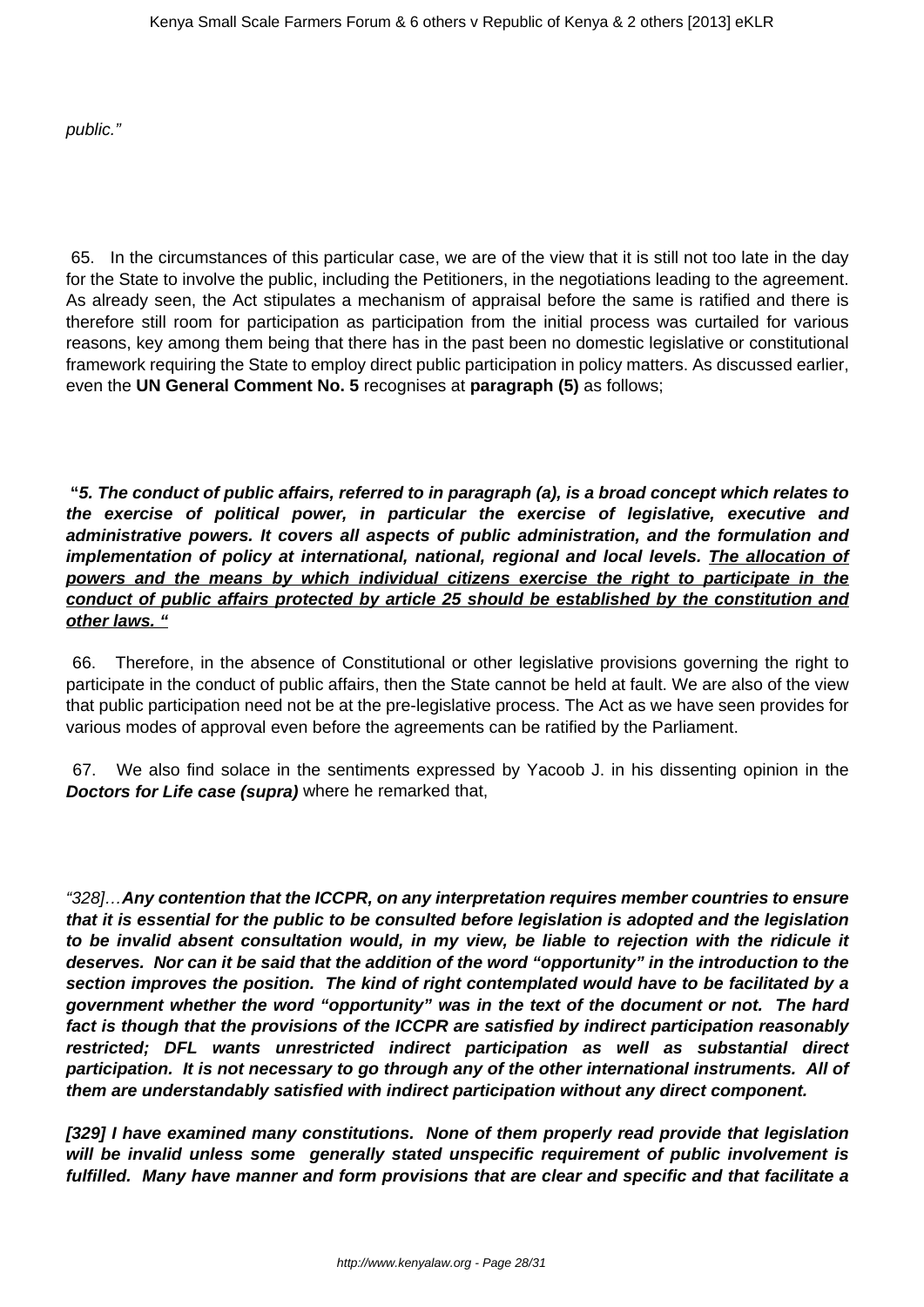**measure of public involvement. I have found no judgment of any court anywhere in which a legislative provision properly adopted in an open legislature and having been read through in the way required by the relevant instrument has been found to have been inconsistent with the constitution on the basis of non-compliance with some generalised public involvement provision even if the prescribed manner and form provisions have all been complied with."**

68. Similar views had earlier been expressed in **Marshall v Canada, Communication No. 205/1986, UN Doc CCPR/C/43/d/205/1986(1991)** where the United Nations Human Rights Committee expressed itself as follows**:**

**"5.4 It remains to be determined what is the scope of the right of every citizen, without unreasonable restrictions, to take part in the conduct of public affairs, directly or through freely chosen representatives. Surely, it cannot be the meaning of article 25(a) of the Covenant that every citizen may determine either to take part directly in the conduct of public affairs or to leave it to freely chosen representatives. It is for the legal and constitutional system of the State party to provide for the modalities of such participation.**

**5.5 ....Although prior consultations, such as public hearings or consultations with the most interested groups may often be envisaged by law or have evolved as public policy in the conduct of public affairs, article 25(a) of the Covenant cannot be understood as meaning that any directly affected group, large or small, has the unconditional right to choose the modalities of participation in the conduct of public affairs. That, in fact, would be an extrapolation of the right to direct participation by the citizens, far beyond the scope of article 25(a)."**

69. We are persuaded by these arguments and find that the fact that the State did not directly involve the Petitioners cannot be said to invalidate the whole process, which now, even as we speak is understandably in its final stages. We also cannot find the State to have been in breach of provisions which were not in existence at the infant stages of the negotiations.

70. This however does not exonerate the State of its duty post  $27<sup>th</sup>$  August 2010 when it is bound by the various principles enunciated earlier on in this judgment as the EPA negotiations are an ongoing process.

## **Conclusion**

71. The question then begs, 'What is the appropriate relief to issue" The appropriate relief in our view is one that will allow for the executive to proceed with its task to conclude the agreements while at the same time allowing the Petitioners to have full access to the information relating to the negotiations so as to make appropriate contributions if they so wish in fulfillment of **Article 4** of the **Cotonou Protocol.**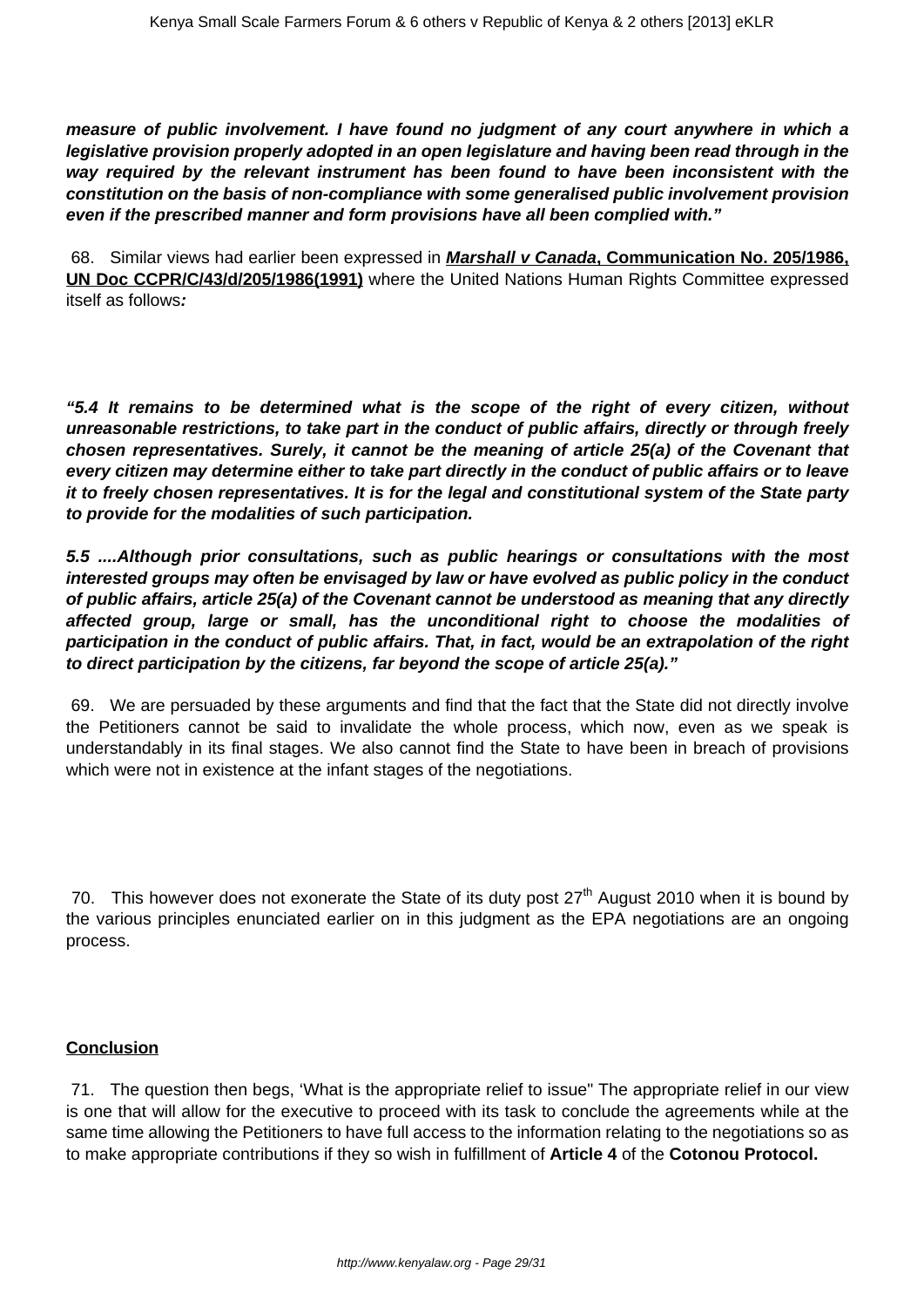72. Most of the reliefs sought in the Petition centered around the expected impact of the EPAs and the infringement to fundamental rights. These however are moot and cannot issue as the Court adopted a narrower issue to wit, the State's obligation to facilitate public participation in governance. The only relief that commends itself is to direct the respondents to put in place mechanisms to facilitate participation of the stakeholders in the ensuing process.

73. These then are our final Orders;

i) We direct the Respondents in consultation with the Petitioners within **Thirty days** to establish a mechanism for involving stakeholders including the Petitioners in the on-going EPA negotiations.

ii) That the Respondents publishes information within **Thirty days** regarding the negotiations in particular, but not limited to publishing in at least two dailies and other official communication the progress of the negotiations for public awareness and in order to stimulate public debate.

74. Given the public interest nature of this Petition, we shall not award costs.

75. We thank the counsel who appeared before us for their erudite and helpful submissions. If we did not refer to each argument and every authority cited it is not because it was not helpful.

76. Orders accordingly.

# **DATED, DELIVERED AND SIGNED AT NAIROBI THIS 31ST OCTOBER, 2013**

**….....................................................................**